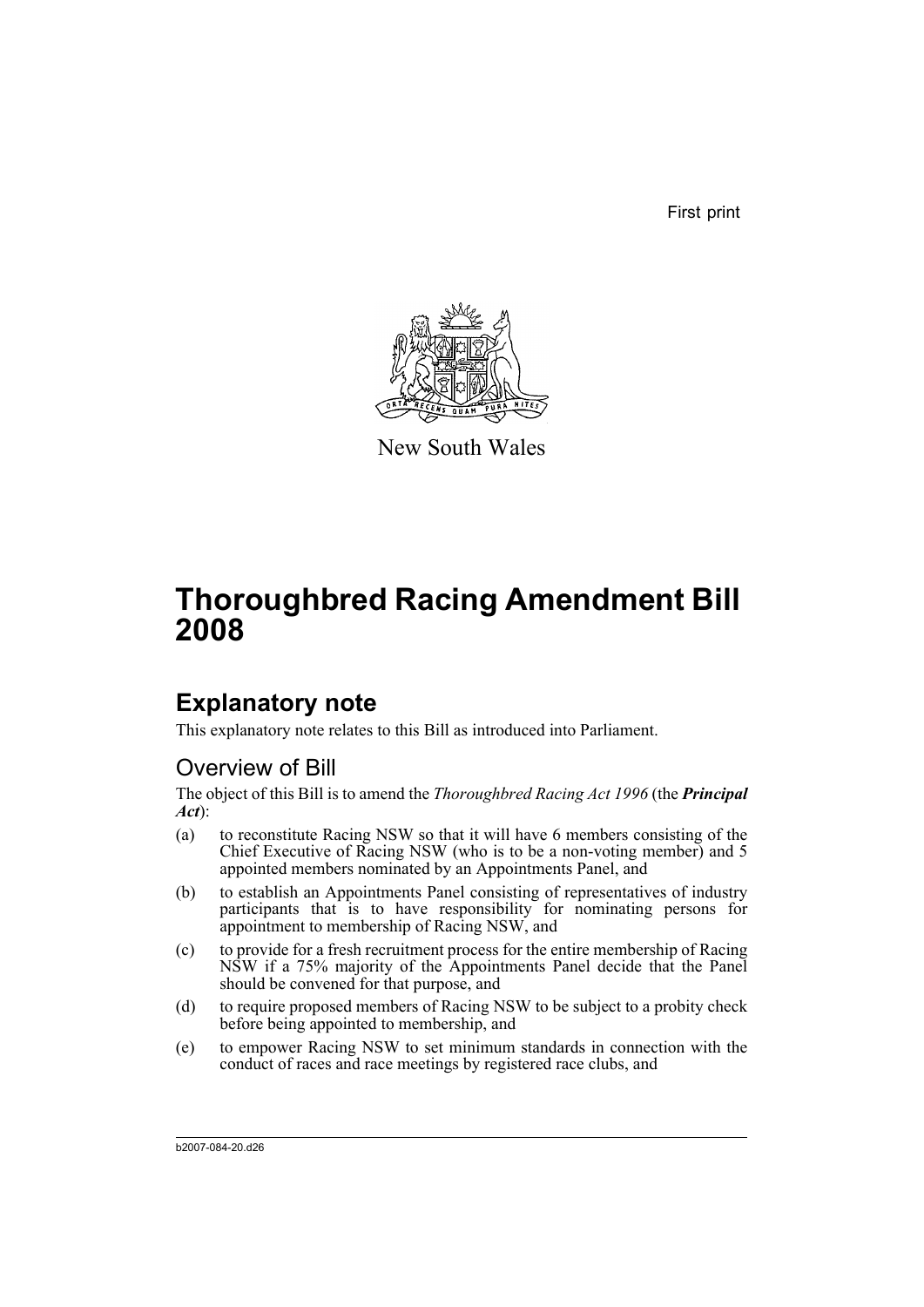Explanatory note

- (f) to empower Racing NSW to give directions to registered race clubs requiring the provision of documents or information in connection with the policy making functions of Racing NSW, and
- (g) to empower Racing NSW to impose sanctions against a race club that has failed to comply with a minimum standard set by Racing NSW or failed to provide required documents or information, and
- (h) to provide a mechanism for Racing NSW to amend the Intra-Code agreement for the distribution of thoroughbred racing TAB payments if the parties to the agreement have not reached unanimous agreement on a change to the distribution arrangements, and
- (i) to require the approval of Racing NSW before a racing body can enter into a race broadcasting arrangement in the future, and
- (j) to establish the Racing Industry Consultation Group (RICG) as a replacement for the Racing Industry Participants Advisory Committee (RIPAC) to consult with and make recommendations to Racing NSW with regard to horse racing in the State, and
- (k) to require the adoption of a code of conduct by Racing NSW to be observed by members and staff of Racing NSW, and
- (l) to make it clear that Racing NSW has functions as provided in the Principal Act in relation to the business, economic development and strategic development of the horse racing industry in the State, and
- (m) to require that Racing NSW must undertake regular formal consultation with RICG and other industry stakeholders, and
- (n) to require Racing NSW to prepare a strategic plan for the horse racing industry in consultation with RICG and other industry stakeholders, and
- (o) to make it clear that the functions of Racing NSW are not limited by the Australian Rules of Racing and are to be exercised independently of the Australian Racing Board, and
- (p) to provide that Racing NSW may nominate the auditor when it orders an audit of a race club, and
- (q) to make it clear that the circulation of papers and the passing of a resolution for the transaction of business by Racing NSW may be done by email, and
- (r) to repeal provisions relating to the custody and affixing of the corporate seal of Racing NSW, and
- (s) to repeal the requirement that any profits of Racing NSW must be distributed to the Consolidated Fund, and
- (t) to require the Minister to undertake a review of the Principal Act within 5 years after the date of assent to the proposed Act, and
- (u) to make minor and consequential amendments.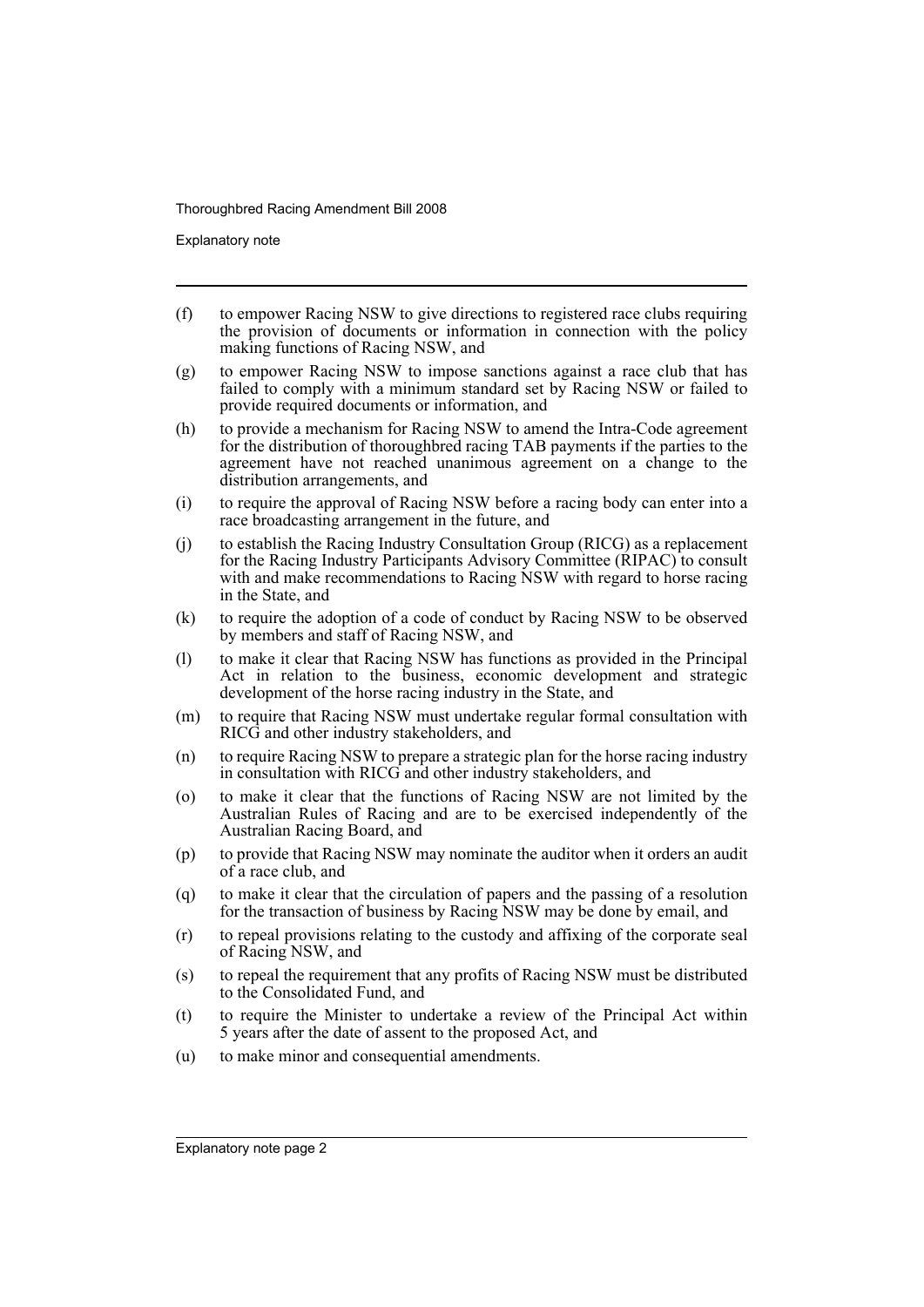Explanatory note

# Outline of provisions

**Clause 1** sets out the name (also called the short title) of the proposed Act.

**Clause 2** provides for the commencement of the proposed Act on a day or days to be appointed by proclamation or (in the case of savings and transitional provisions) the date of assent.

**Clause 3** is a formal provision that gives effect to the amendments to the *Thoroughbred Racing Act 1996* set out in Schedule 1.

**Clause 4** provides for the repeal of the proposed Act after all the amendments made by the proposed Act have commenced. Once the amendments have commenced the proposed Act will be spent and section 30 of the *Interpretation Act 1987* provides that the repeal of an amending Act does not affect the amendments made by that Act.

## **Reconstitution of Racing NSW**

**Schedule 1 [3]** (proposed sections 6–8) reconstitutes Racing NSW and provides for an Appointments Panel that will nominate the persons who are to be appointed as members of Racing NSW. Racing NSW will consist of the Chief Executive of Racing NSW and 5 appointed members nominated by the Appointments Panel.

The nomination of persons for appointment will be on the basis of skills based criteria that will require appointed members to have experience in a senior administrative role or experience at a senior level in one or more of the fields of business, finance, law, marketing, technology, commerce, regulatory administration or regulatory enforcement.

The Appointments Panel is required to conduct a probity check before nominating a person for appointment as a member of Racing NSW.

The Bill provides a mechanism in proposed section 8 for the members of the Appointments Panel to request the Minister to convene the Panel for the purpose of a fresh recruitment process for the membership of Racing NSW, thereby providing a means by which the membership of Racing NSW can be replaced if a 75% majority of the Appointments Panel decide (after calling on the existing membership to show cause why fresh appointments should not be made) that a new membership should be appointed.

**Schedule 1 [4]** provides for a term of office of up to 4 years for appointed members of Racing NSW. Appointed members will be limited to a maximum of 8 years in office but a person holding office as a member of Racing NSW on the commencement of the proposed amendments will be able to be appointed for a further term of 4 years even if that further term would result in the person exceeding the 8-year maximum that would otherwise apply.

**Schedule 1 [6] and [7]** provide that the base amount of the remuneration of members of Racing NSW (which is determined by the Statutory and Other Offices Remuneration Tribunal) can be redetermined by the Tribunal from time to time.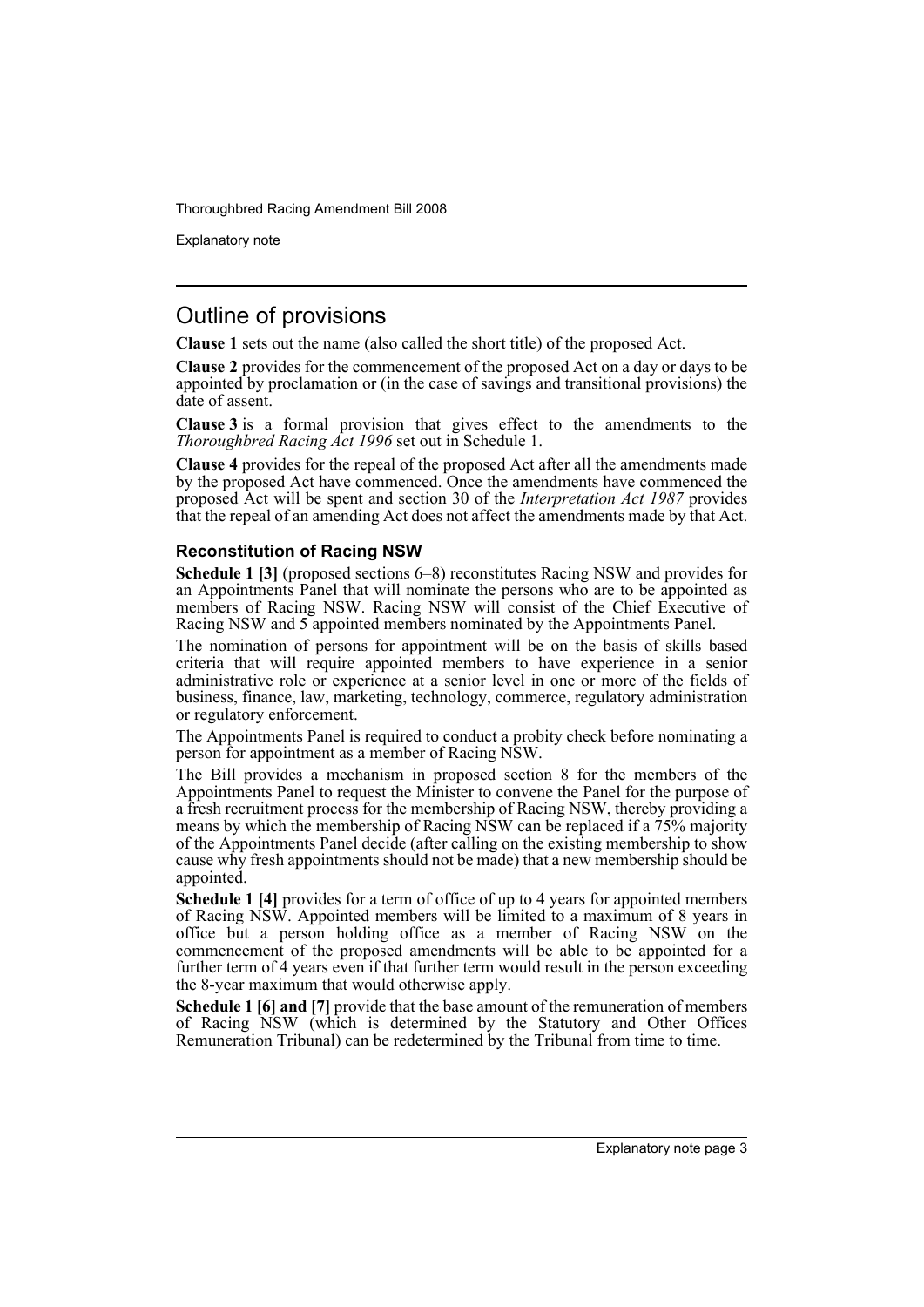Explanatory note

**Schedule 1 [23]** provides the members of Racing NSW to act in a caretaker mode if the Appointments Panel is convened for the purpose of conducting a fresh recruitment process.

**Schedule 1 [33]** provides for the membership and procedure of the Appointments Panel.

**Schedule 1 [1], [2], [5], [8], [10], [11], [14], [17]–[22] and [24]** make minor and consequential amendments.

## **Special functions of Racing NSW**

**Schedule 1 [28]** inserts a new Part 2A into the Principal Act that provides for the following proposed new functions of Racing NSW:

- (a) Proposed section 29A gives Racing NSW the power to set minimum standards in connection with the conduct by registered race clubs of races and race meetings.
- (b) Proposed section 29B gives Racing NSW the power to direct a registered race club to provide Racing NSW with specified documents or information to assist Racing NSW in connection with its various policy making functions.
- (c) Proposed section 29C gives Racing NSW power to impose various sanctions against a race club that fails to comply with a minimum standard set under proposed section 29A or a direction under proposed section 29B.
- (d) Proposed sections 29D–29G prevent race clubs and other racing bodies from entering into race broadcasting arrangements without the prior approval of Racing NSW. Racing NSW may refuse to approve of a proposed arrangement if of the opinion that the arrangement is not in the best interests of the horse racing industry in NSW as a whole. Provision is made for the mediation of disputes about a decision to refuse approval for a race broadcasting arrangement.
- (e) Proposed sections 29H–29J provide a mechanism for the review of the Intra-Code agreement to which Racing NSW is a party that deals with the distribution of thoroughbred racing TAB payments. Following a review, Racing NSW can invite the other parties to submit proposals for changes to the agreement to ensure that the agreement remains in the best interests of the horse racing industry as a whole. If the parties to the agreement have not agreed to changes within 6 months after the invitation, Racing NSW can direct changes to the agreement.
- (f) Proposed sections 29K–29N provide for an appeal on limited grounds against certain decisions of Racing NSW under the proposed new provisions.

### **Replacement of RIPAC with RICG**

**Schedule 1 [29]** constitutes the Racing Industry Consultation Group to replace RIPAC as the industry representative body with the function of consulting with and making recommendations to Racing NSW on matters concerning horse racing in the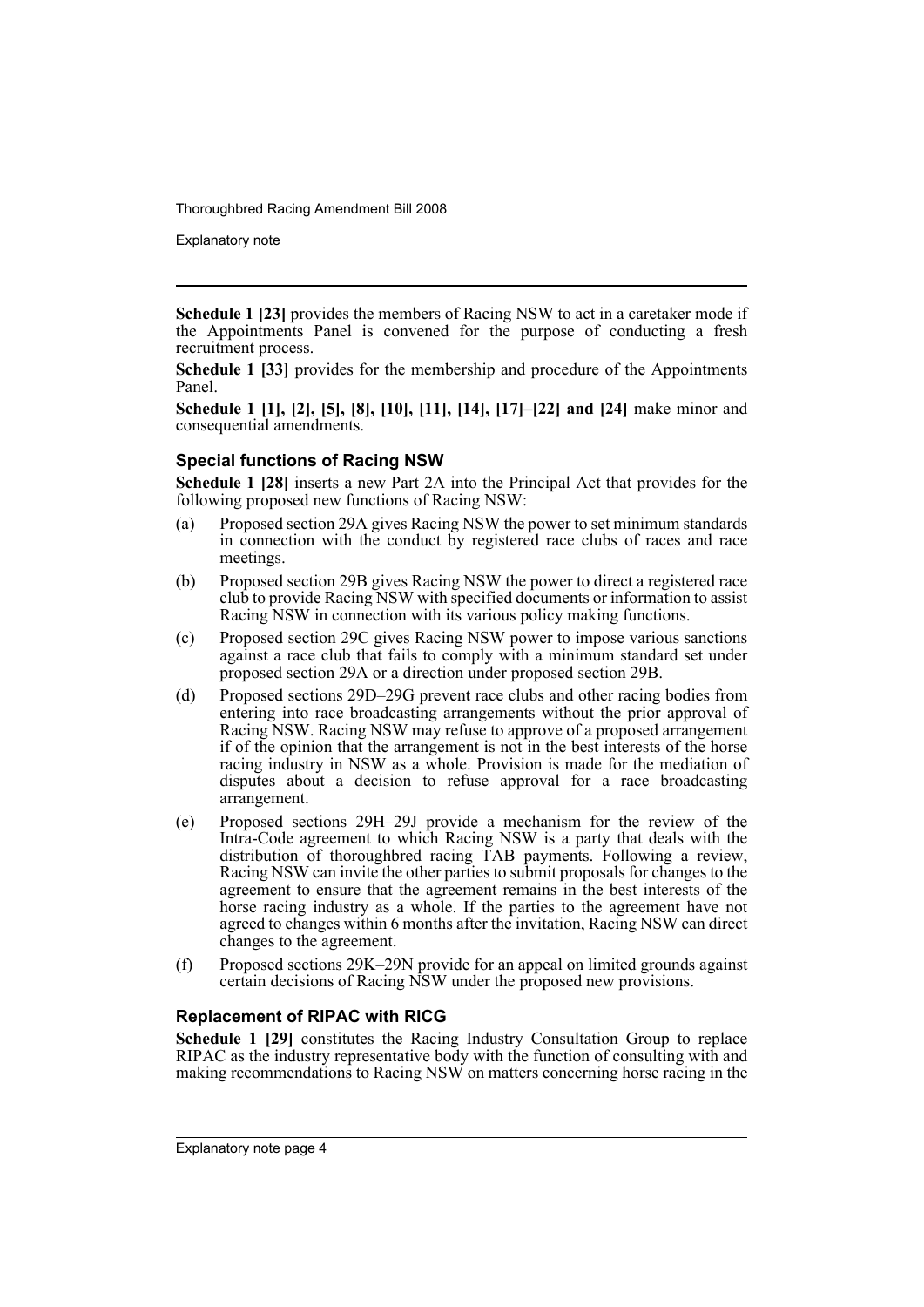Explanatory note

State. Racing NSW is required to respond to RICG recommendations and to provide reasons for not supporting a RICG recommendation. RICG is required to meet at least 12 times each year with the Chairperson or the Chief Executive of Racing NSW. A report on the activities of RICG is to be included in the Racing NSW annual report.

### **Other functions of Racing NSW**

**Schedule 1 [12]** makes it clear that the functions of Racing NSW extend to the business, economic development and strategic development of the horse racing industry.

**Schedule 1 [13]** makes it clear that the functions of Racing NSW are not limited by the Australian Rules of Racing and are to be exercised independently of the Australian Racing Board.

**Schedule 1 [16]** requires Racing NSW to prepare a business plan for its activities from time to time and to undertake formal consultation with RICG and other industry stakeholders. Racing NSW is also required to prepare a strategic plan for the industry in consultation with RICG and other industry stakeholders within 12 months and thereafter every 3 years.

#### **Miscellaneous amendments**

**Schedule 1 [9]** requires Racing NSW to adopt a code of conduct to be observed by members and staff of Racing NSW.

**Schedule 1 [15]** provides for Racing NSW to nominate the registered company auditor who is to conduct the audit of a race club that Racing NSW has ordered be carried out.

**Schedule 1 [25]** provides for the use of email as a means of the circulation of papers among and the approval of resolutions by Racing NSW members.

**Schedule 1 [26]** removes a provision that deals with the custody and affixing of the corporate seal of Racing NSW.

**Schedule 1 [27]** removes the provision that requires any profit of Racing NSW to be paid to the Consolidated Fund.

**Schedule 1 [30]** requires the Minister to review the Principal Act after 5 years from the date of assent to the proposed Act.

**Schedule 1 [31] and [32]** enact consequential savings and transitional provisions, including a savings and transitional regulation-making power.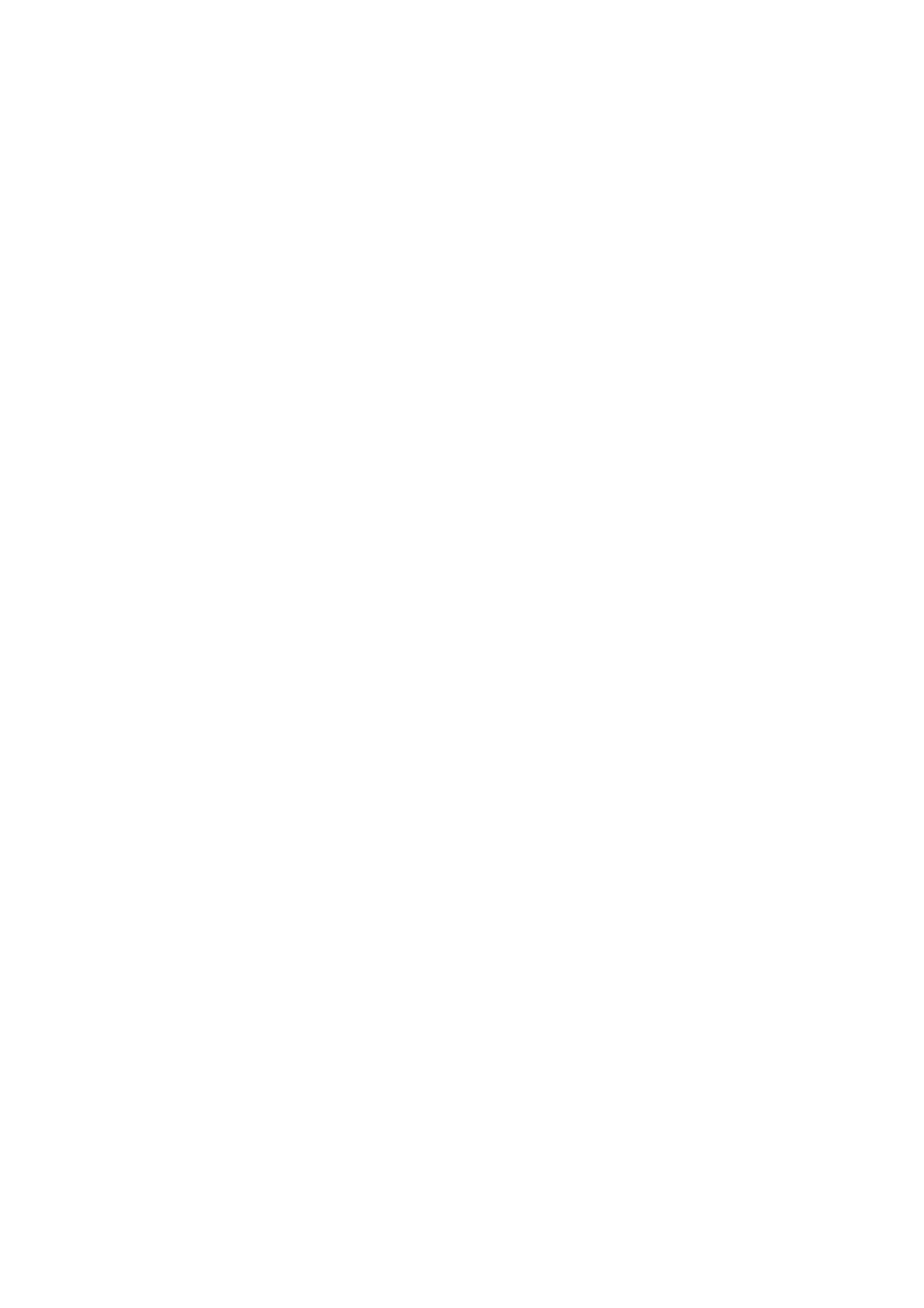First print



New South Wales

# **Thoroughbred Racing Amendment Bill 2008**

# **Contents**

|   |                                                 | Page |
|---|-------------------------------------------------|------|
|   | Name of Act                                     |      |
|   | Commencement                                    |      |
| 3 | Amendment of Thoroughbred Racing Act 1996 No 37 |      |
| 4 | Repeal of Act                                   |      |
|   | Schedule 1 Amendments                           |      |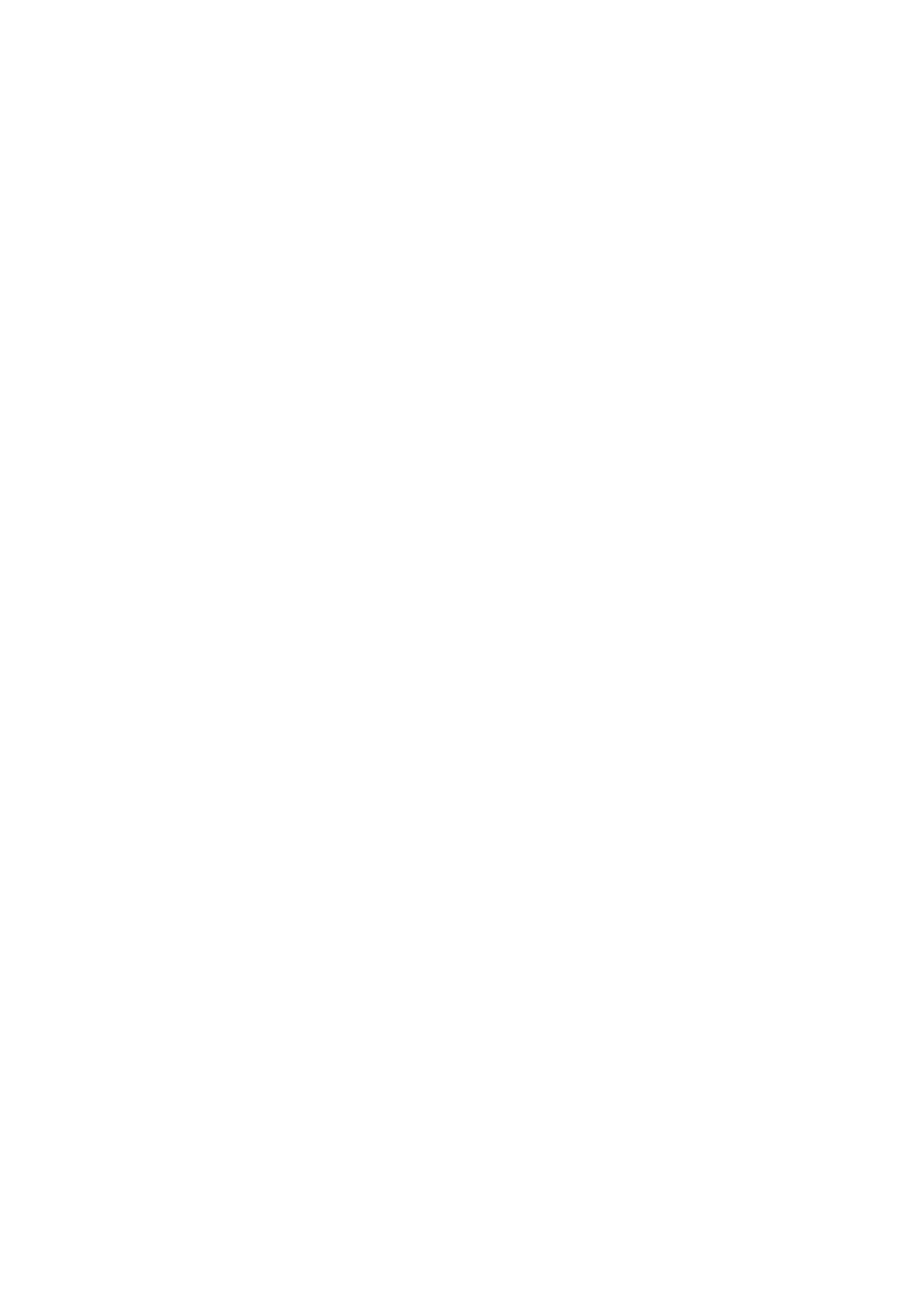

New South Wales

# **Thoroughbred Racing Amendment Bill 2008**

No , 2008

## **A Bill for**

An Act to amend the *Thoroughbred Racing Act 1996* to make further provision for the membership and functions of Racing NSW; and for other purposes.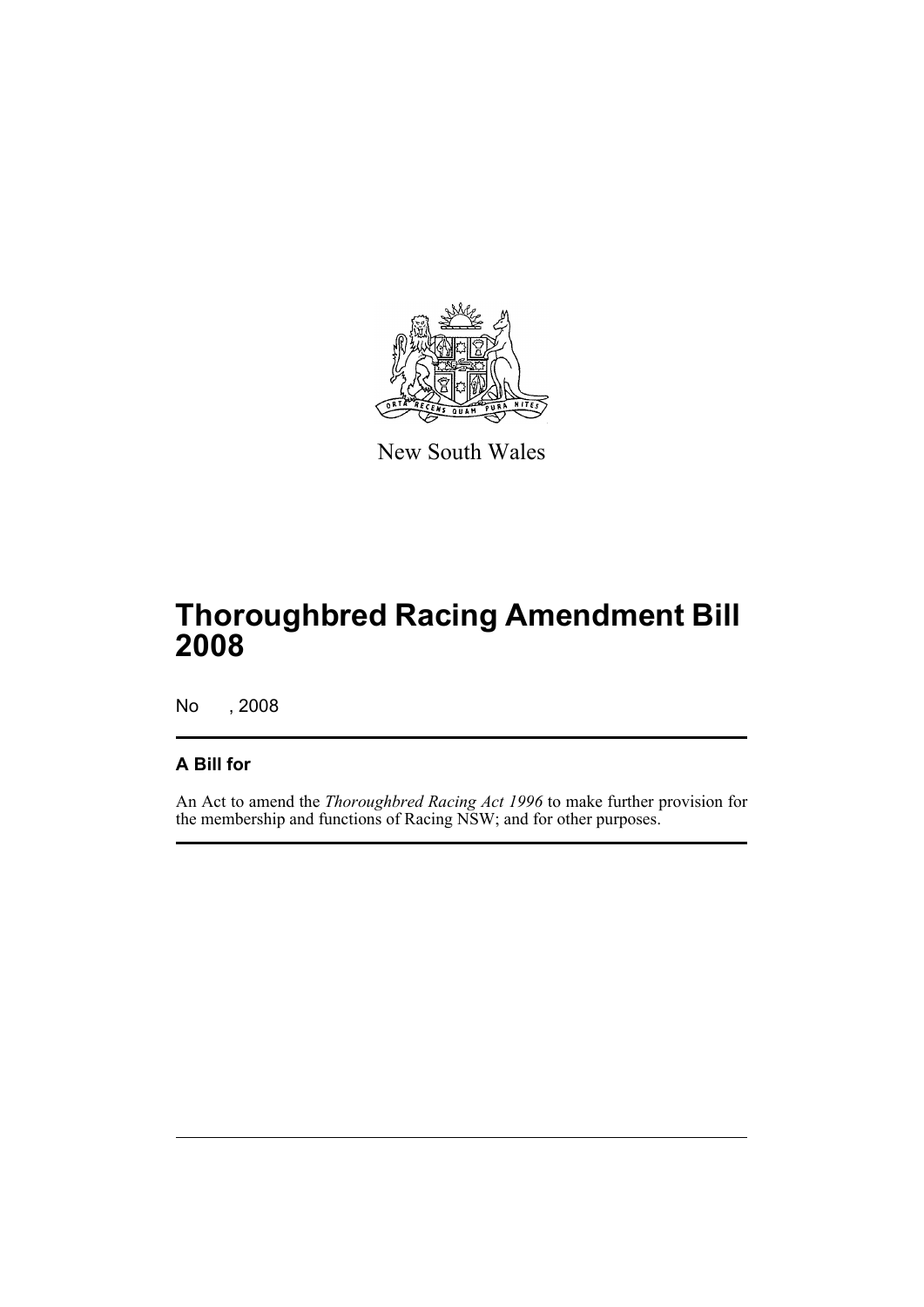<span id="page-9-3"></span><span id="page-9-2"></span><span id="page-9-1"></span><span id="page-9-0"></span>

|              |                    | The Legislature of New South Wales enacts:                                                                                                                | 1                   |  |  |  |
|--------------|--------------------|-----------------------------------------------------------------------------------------------------------------------------------------------------------|---------------------|--|--|--|
| 1            | <b>Name of Act</b> |                                                                                                                                                           |                     |  |  |  |
|              |                    | This Act is the Thoroughbred Racing Amendment Act 2008.                                                                                                   | 3                   |  |  |  |
| $\mathbf{2}$ |                    | Commencement                                                                                                                                              | $\overline{4}$      |  |  |  |
|              | (1)                | This Act commences on a day or days to be appointed by proclamation,<br>except as provided by subsection (2).                                             | 5<br>6              |  |  |  |
|              | (2)                | The amendments made by this Act to Schedule 1 to the <i>Thoroughbred</i><br><i>Racing Act 1996</i> commence on the date of assent to this Act.            | $\overline{7}$<br>8 |  |  |  |
| 3            |                    | Amendment of Thoroughbred Racing Act 1996 No 37                                                                                                           | 9                   |  |  |  |
|              |                    | The <i>Thoroughbred Racing Act 1996</i> is amended as set out in<br>Schedule 1.                                                                           | 10<br>11            |  |  |  |
| 4            |                    | <b>Repeal of Act</b>                                                                                                                                      | 12                  |  |  |  |
|              | (1)                | This Act is repealed on the day following the day on which all of the<br>provisions of the Act have commenced.                                            | 13<br>14            |  |  |  |
|              | (2)                | The repeal of this Act does not, because of the operation of section 30<br>of the <i>Interpretation Act 1987</i> , affect any amendment made by this Act. | 15<br>16            |  |  |  |
|              |                    |                                                                                                                                                           |                     |  |  |  |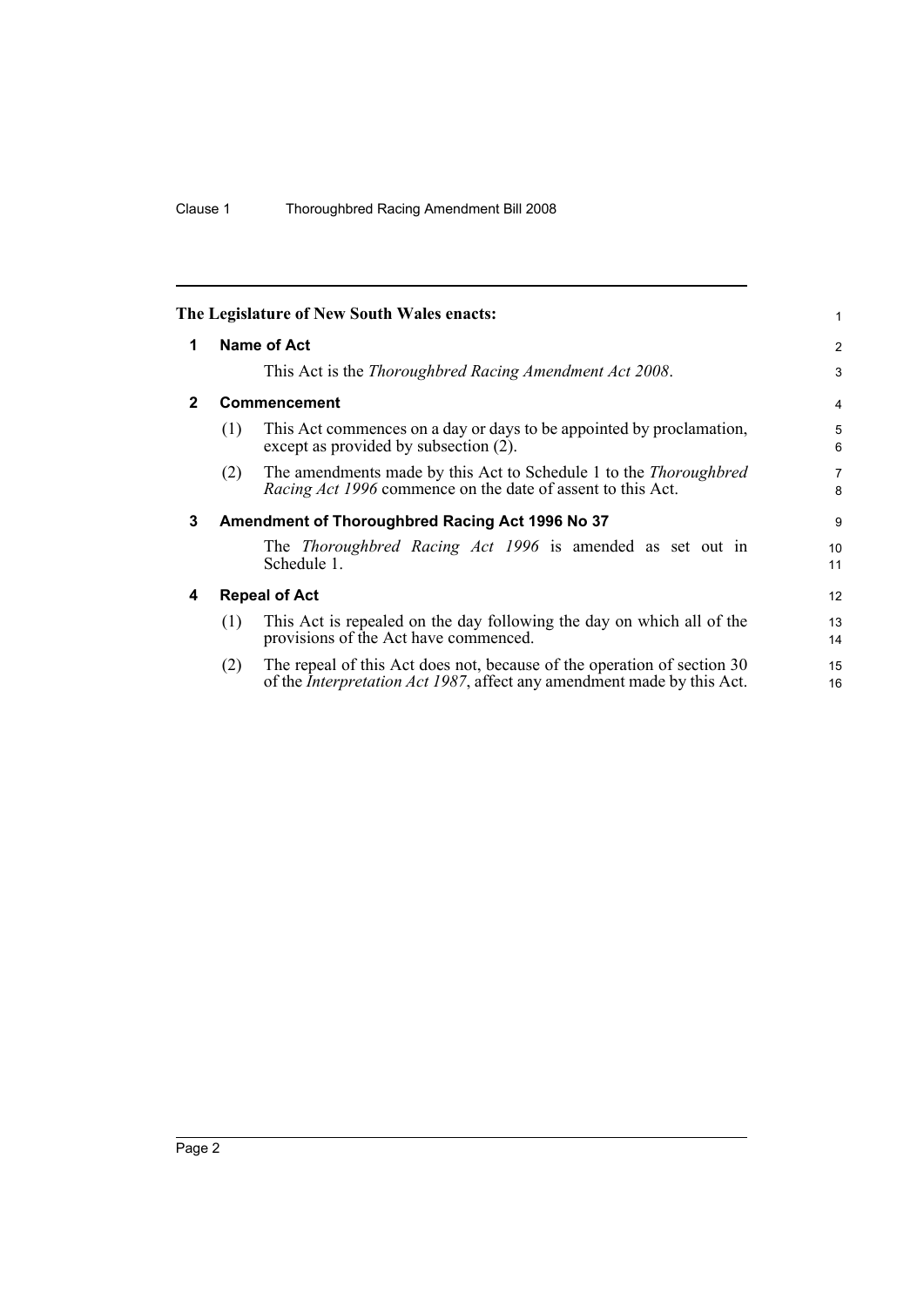<span id="page-10-0"></span>

|       | <b>Schedule 1</b> | <b>Amendments</b>                                                                                                                                                                         | 1              |
|-------|-------------------|-------------------------------------------------------------------------------------------------------------------------------------------------------------------------------------------|----------------|
|       |                   | (Section 3)                                                                                                                                                                               | $\overline{2}$ |
| [1]   |                   | <b>Section 3 Definitions</b>                                                                                                                                                              | $\mathsf 3$    |
|       |                   | Omit the definitions of <i>additional member</i> , <i>Chairperson</i> , <i>eligible industry</i><br><i>body, nominated members, RIPAC</i> and <i>voting members</i> from section $3(1)$ . | 4<br>5         |
| [2]   | Section 3 (1)     |                                                                                                                                                                                           | 6              |
|       |                   | Insert in alphabetical order:                                                                                                                                                             | $\overline{7}$ |
|       |                   | appointed member means a member of Racing NSW other than<br>the Chief Executive.                                                                                                          | 8<br>9         |
|       |                   | <b>Appointments Panel or the Panel means the Appointments Panel</b><br>established by section 7.                                                                                          | 10<br>11       |
|       |                   | <i>eligible industry body</i> means a body determined to be an eligible<br>industry body for the time being under clause 1 (3) of Schedule 2.                                             | 12<br>13       |
|       |                   | <b>RICG</b> means the Racing Industry Consultation Group<br>established by this Act.                                                                                                      | 14<br>15       |
| $[3]$ | Sections 6-8      |                                                                                                                                                                                           | 16             |
|       |                   | Omit the sections. Insert instead:                                                                                                                                                        | 17             |
|       | 6                 | <b>Membership</b>                                                                                                                                                                         | 18             |
|       | (1)               | Racing NSW is to consist of the following members:                                                                                                                                        | 19             |
|       |                   | members nominated for<br>(a)<br>appointment<br>5<br>by<br>the<br>Appointments Panel and appointed by the Minister to give<br>effect to their nomination by the Appointments Panel,        | 20<br>21<br>22 |
|       |                   | the Chief Executive.<br>(b)                                                                                                                                                               | 23             |
|       | (2)               | A person is not eligible to be an appointed member of Racing<br>NSW if the person:                                                                                                        | 24<br>25       |
|       |                   | is an employee of a race club or racing association, or<br>(a)                                                                                                                            | 26             |
|       |                   | is a member of the governing body of a race club or<br>(b)<br>eligible industry body, or                                                                                                  | 27<br>28       |
|       |                   | holds a licence issued by Racing NSW or by a racing<br>(c)<br>association, or                                                                                                             | 29<br>30       |
|       |                   | is registered by or with the Greyhound and Harness Racing<br>(d)<br>Regulatory Authority under the Greyhound and Harness<br>Racing Administration Act 2004, or                            | 31<br>32<br>33 |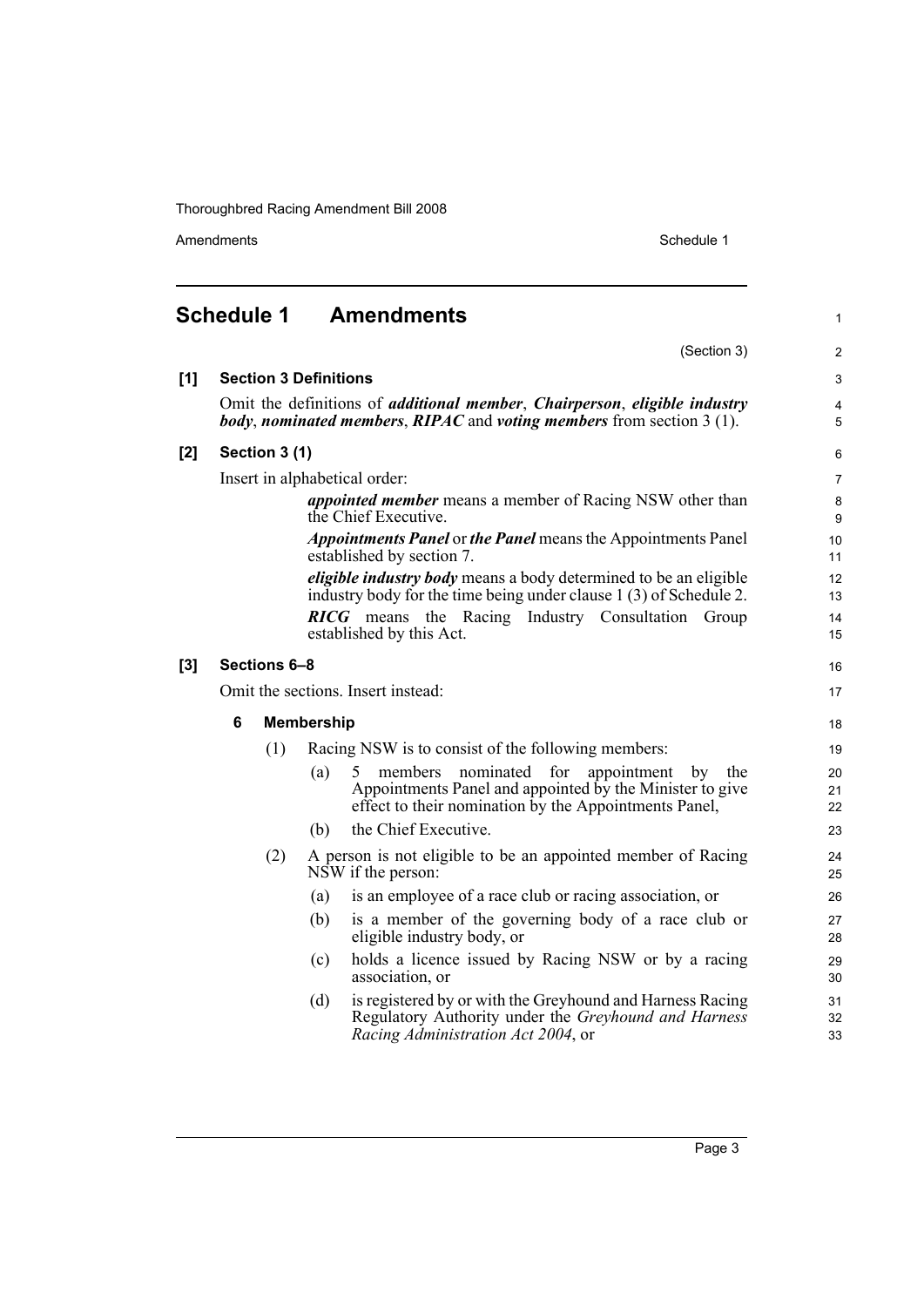Schedule 1 Amendments

i.

|   |     | (e)  | is currently, or during the previous 10 years has been,<br>warned off, disqualified or named on the Forfeits List<br>under the Australian Rules of Racing, or                                                                                                                                       | 1<br>$\overline{\mathbf{c}}$<br>3             |
|---|-----|------|-----------------------------------------------------------------------------------------------------------------------------------------------------------------------------------------------------------------------------------------------------------------------------------------------------|-----------------------------------------------|
|   |     | (f)  | during the previous 10 years has been convicted in New<br>South Wales of an offence that is punishable by<br>imprisonment for 12 months or more, or convicted<br>elsewhere than in New South Wales of an offence that, if<br>committed in New South Wales, would be an offence so<br>punishable, or | 4<br>5<br>$\,6\,$<br>$\overline{7}$<br>8<br>9 |
|   |     | (g)  | is an undischarged bankrupt or is taking advantage of the<br>laws in force for the time being relating to bankruptcy, or                                                                                                                                                                            | 10<br>11                                      |
|   |     | (h)  | is a mentally incapacitated person.                                                                                                                                                                                                                                                                 | 12                                            |
|   | (3) |      | A person is not eligible to be appointed as a member of Racing<br>NSW if, at the time the person is recommended for appointment<br>by the Appointments Panel, the person is a member of the<br>Appointments Panel.                                                                                  | 13<br>14<br>15<br>16                          |
|   | (4) |      | A person is not eligible to hold office as an appointed member of<br>Racing NSW for more than 8 years in total (whether or not<br>involving consecutive terms of office).                                                                                                                           | 17<br>18<br>19                                |
|   | (5) | NSW. | The Chief Executive does not have a vote at meetings of Racing                                                                                                                                                                                                                                      | 20<br>21                                      |
|   | (6) |      | While a person is an appointed member of Racing NSW, any<br>entitlement of the person to vote as a member of a race club or of<br>an eligible industry body is suspended.                                                                                                                           | 22<br>23<br>24                                |
| 7 |     |      | <b>Establishment and functions of Appointments Panel</b>                                                                                                                                                                                                                                            | 25                                            |
|   | (1) |      | An Appointments Panel is established for the purposes of this<br>Act. Schedule 2 has effect with respect to the members and<br>procedure of the Appointments Panel.                                                                                                                                 | 26<br>27<br>28                                |
|   | (2) |      | The Appointments Panel has the function of nominating persons<br>for appointment as members of Racing NSW and for that purpose<br>must nominate no more and no less than the number of persons<br>required to make the appointments for which the Appointments<br>Panel is convened.                | 29<br>30<br>31<br>32<br>33                    |
|   | (3) |      | An appointed member of Racing NSW can (if otherwise eligible)<br>be considered for nomination for reappointment as a member of<br>Racing NSW.                                                                                                                                                       | 34<br>35<br>36                                |
|   | (4) |      | The Appointments Panel must not nominate a person for<br>appointment as a member of Racing NSW unless the Panel is<br>satisfied that the person has experience in a senior administrative<br>role or experience at a senior level in one or more of the fields of                                   | 37<br>38<br>39<br>40                          |
|   |     |      |                                                                                                                                                                                                                                                                                                     |                                               |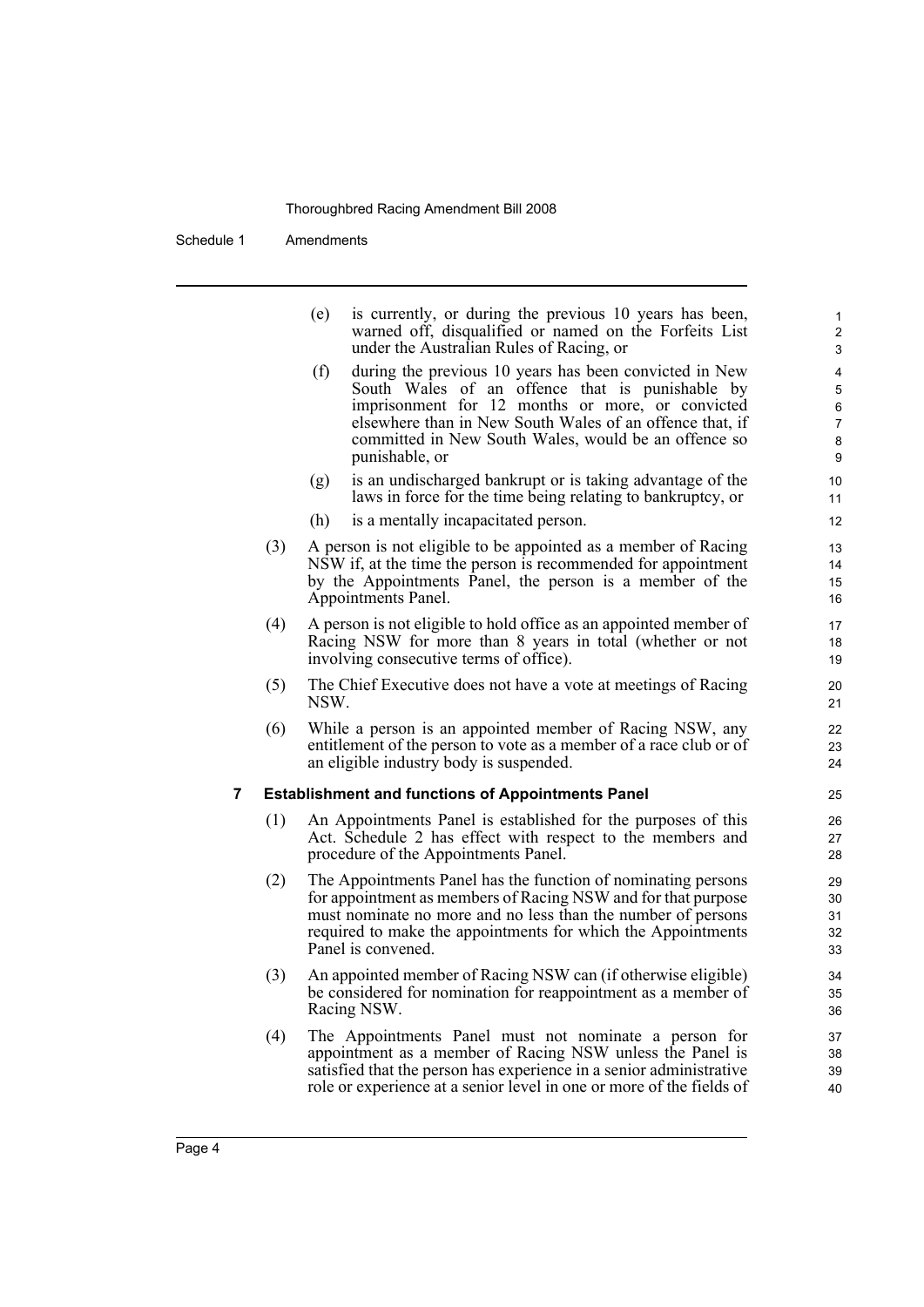Amendments **Amendments** Schedule 1

business, finance, law, marketing, technology, commerce, regulatory administration or regulatory enforcement.

- (5) Before nominating a person for appointment as a member of Racing NSW, the Appointments Panel must conduct a probity check of the person (with the level of scrutiny as determined by Racing NSW).
- (6) The Appointments Panel is to choose between candidates for nomination for appointment as a member of Racing NSW on the basis of merit, with merit to be determined on the basis of a candidate's abilities, qualifications, experience and personal qualities that are relevant to the performance of the duties of membership of Racing NSW.
- (7) The Appointments Panel must engage a recruitment consultant to assist it in the exercise of its functions. The recruitment consultant is to be selected by the Minister from a panel of 3 persons chosen by Racing NSW on the basis of a competitive tender process conducted for the purpose by Racing NSW.
- (8) The Appointments Panel may by agreement with Racing NSW, make use of any staff and facilities of Racing NSW in connection with the exercise of the Panel's functions.

#### **8 Convening the Appointments Panel**

- (1) The Minister must, as and when required for the purposes of the appointment of persons as members of Racing NSW, convene the Appointments Panel for the purpose of nominating persons for appointment.
- (2) The Minister must also convene the Appointments Panel if 7 or more members of the Panel petition the Minister to convene the Panel to consider conducting a fresh recruitment process for the membership of Racing NSW.
- (3) When the Panel is convened to consider conducting a fresh recruitment process for the membership of Racing NSW, the following process applies:
	- (a) the Panel may call on Racing NSW to show cause why, for the reasons specified by the Panel, a fresh recruitment process for the nomination of new members of Racing NSW should not be conducted,
	- (b) the Panel must notify the Minister if it calls upon Racing NSW to show cause,
	- (c) if Racing NSW has been called upon to show cause and the Panel determines by a majority comprising at least 75% of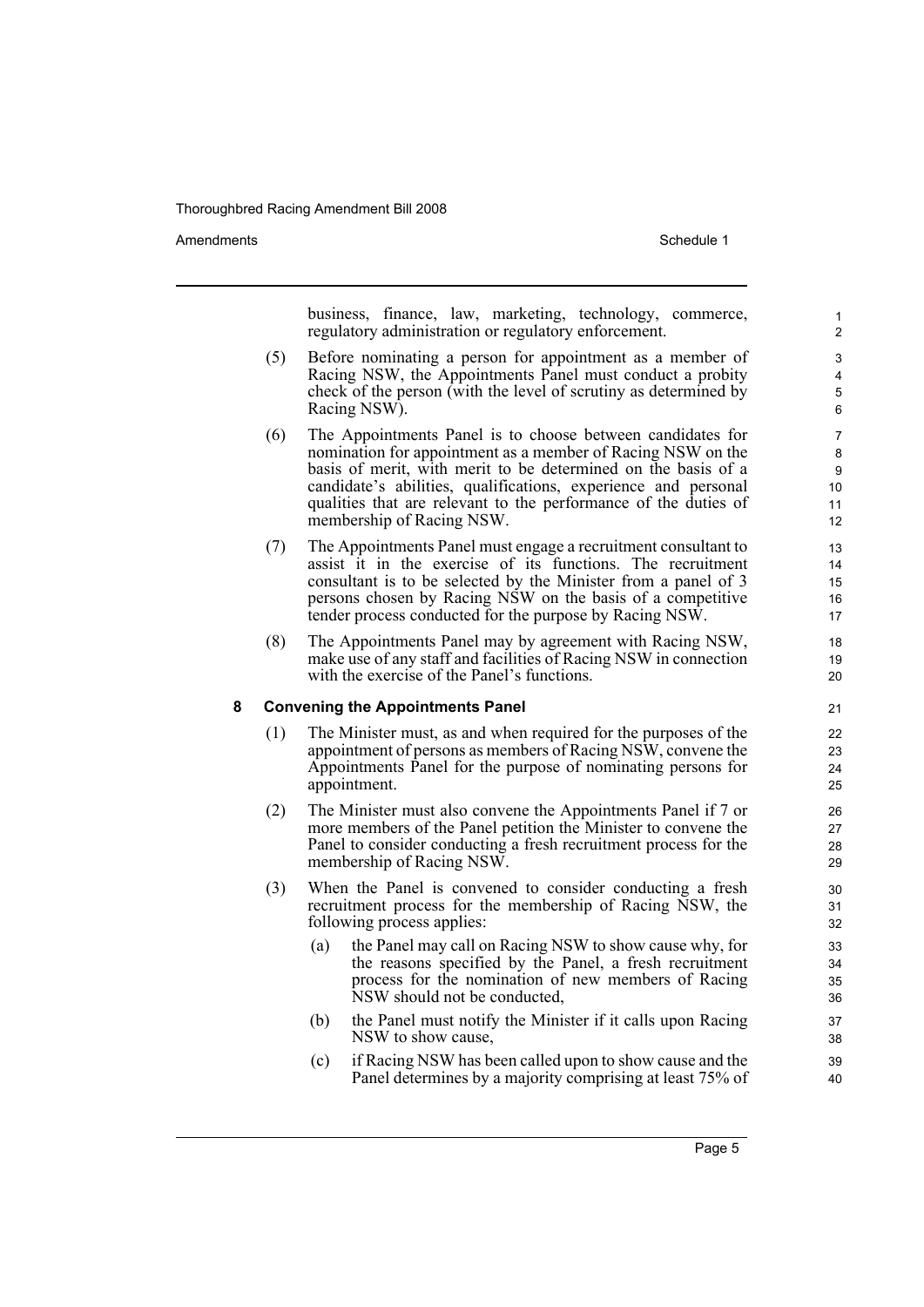Schedule 1 Amendments

the members of the Panel to conduct a fresh recruitment process, the Panel is taken to have been convened for that purpose and is to proceed to nominate persons for appointment to membership of Racing NSW in place of the existing membership, (d) the Panel must notify Racing NSW and the Minister of the reasons for its decision to conduct the fresh recruitment process, (e) existing members of Racing NSW can (if otherwise eligible) be considered for nomination in the fresh recruitment process, (f) the Minister must then appoint the persons nominated by the Appointments Panel as members of Racing NSW in place of the existing membership. **[4] Section 9** Omit the section. Insert instead: **9 Term of office of members** An appointed member of Racing NSW is to be appointed to hold office (subject to this Act) for a period of up to 4 years recommended by the Appointments Panel when nominating the member for appointment. **[5] Section 10 Remuneration** Omit "A voting member" from section 10 (1). Insert instead "An appointed member". **[6] Section 10 (1) (a)** Omit the paragraph. Insert instead: (a) remuneration consisting of a base amount adjusted annually in accordance with the annual percentage increase (if any) in the Consumer Price Index occurring after the determination or redetermination of the base amount takes effect, and **[7] Section 10 (1A)** Insert after section 10 (1): (1A) The Statutory and Other Offices Remuneration Tribunal may, on the application of Racing NSW, redetermine the base amount from time to time, with effect from the date of the redetermination or such later date as the Tribunal may specify. 1 2 3 4 5 6 7 8  $\alpha$ 10 11 12 13 14 15 16 17 18 19  $20$ 21 22 23 24 25 26 27 28 29 30 31 32 33 34 35 36 37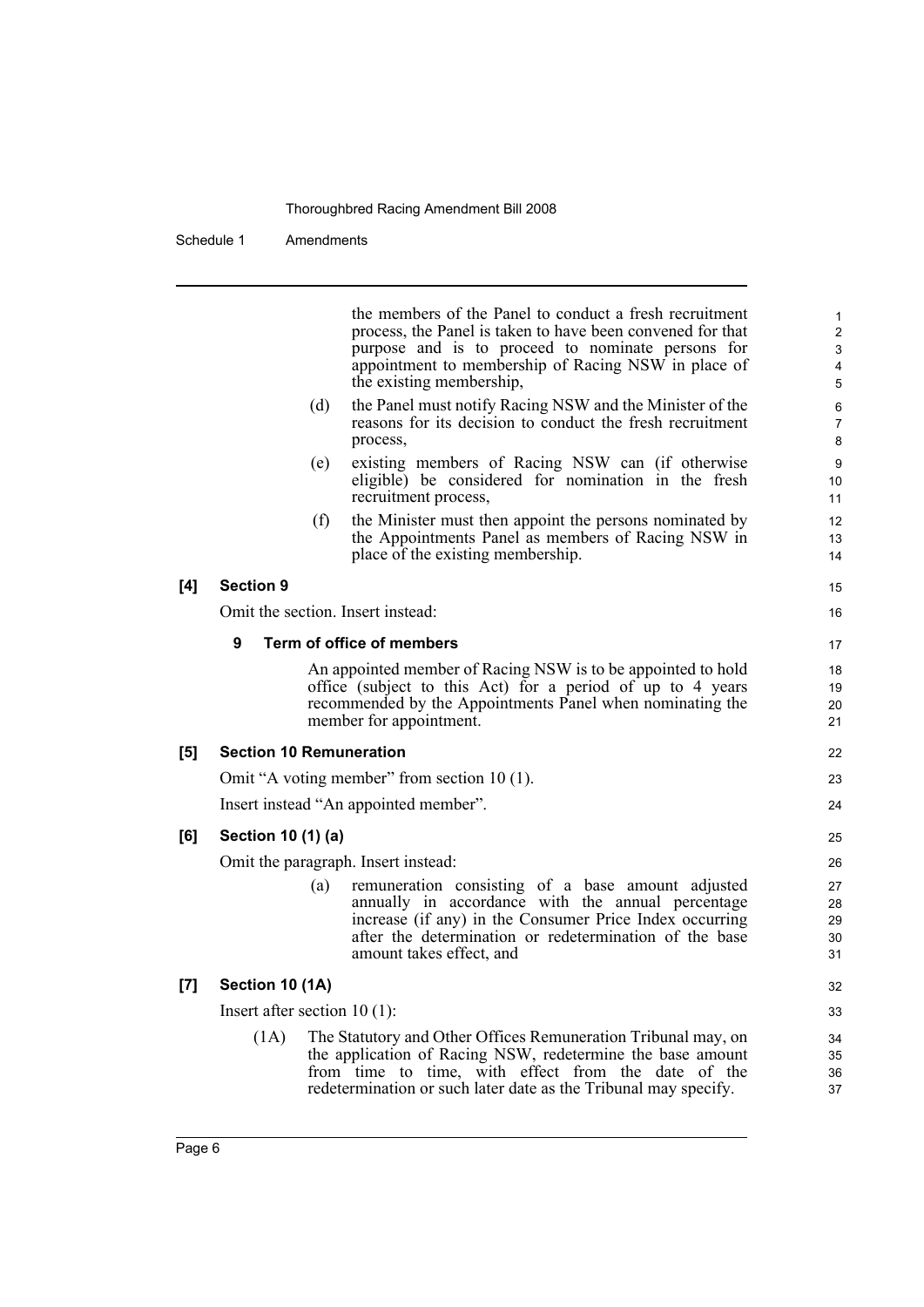| [8]    | <b>Section 11</b> |                       |                          |                                                                                                                                                                                                                                                                                                                                 |                                  |  |  |
|--------|-------------------|-----------------------|--------------------------|---------------------------------------------------------------------------------------------------------------------------------------------------------------------------------------------------------------------------------------------------------------------------------------------------------------------------------|----------------------------------|--|--|
|        |                   |                       |                          | Omit the section. Insert instead:                                                                                                                                                                                                                                                                                               | $\overline{2}$                   |  |  |
|        | 11                |                       |                          | Duty of members to act in interests of public and industry                                                                                                                                                                                                                                                                      | 3                                |  |  |
|        |                   |                       |                          | It is the duty of each appointed member of Racing NSW to act in<br>the public interest and in the interests of the horse racing industry<br>as a whole in New South Wales.                                                                                                                                                      | 4<br>5<br>6                      |  |  |
| [9]    |                   | <b>Section 11A</b>    |                          |                                                                                                                                                                                                                                                                                                                                 | 7                                |  |  |
|        |                   |                       | Insert after section 11: |                                                                                                                                                                                                                                                                                                                                 | 8                                |  |  |
|        | <b>11A</b>        |                       | <b>Code of conduct</b>   |                                                                                                                                                                                                                                                                                                                                 | 9                                |  |  |
|        |                   | (1)                   |                          | Racing NSW must, within 3 months after the commencement of<br>this section, adopt a code of conduct to be observed by members<br>and staff of Racing NSW.                                                                                                                                                                       | 10<br>11<br>12                   |  |  |
|        |                   | (2)                   | section.                 | The code of conduct must include a statement of the duty of<br>members of Racing NSW under sections 11 (Duty of members to<br>act in interests of public and industry) and 21 (Disclosure of<br>pecuniary interests by members) and the obligations of Racing<br>NSW under section 21 in connection with disclosures under that | 13<br>14<br>15<br>16<br>17<br>18 |  |  |
|        |                   | (3)                   |                          | Racing NSW must review its code of conduct at least every 3<br>years and make such changes to it as it considers appropriate.                                                                                                                                                                                                   | 19<br>20                         |  |  |
| $[10]$ |                   |                       |                          | <b>Section 12 Personal liability</b>                                                                                                                                                                                                                                                                                            | 21                               |  |  |
|        |                   |                       |                          | Insert "or the Appointments Panel" after "a member of Racing NSW".                                                                                                                                                                                                                                                              | 22                               |  |  |
| $[11]$ |                   | <b>Section 12 (2)</b> |                          |                                                                                                                                                                                                                                                                                                                                 | 23                               |  |  |
|        |                   |                       |                          | Insert at the end of section 12:                                                                                                                                                                                                                                                                                                | 24                               |  |  |
|        |                   | (2)                   |                          | If this section prevents liability attaching to a person, the liability<br>attaches instead to Racing NSW.                                                                                                                                                                                                                      | 25<br>26                         |  |  |
| $[12]$ |                   |                       |                          | <b>Section 13 Functions of Racing NSW</b>                                                                                                                                                                                                                                                                                       | 27                               |  |  |
|        |                   |                       |                          | Insert after section 13 $(1)$ (b):                                                                                                                                                                                                                                                                                              | 28                               |  |  |
|        |                   |                       | (b1)                     | such functions in relation to the business, economic<br>development and strategic development of the horse racing<br>industry in the State as are conferred or imposed by this<br>Act,                                                                                                                                          | 29<br>30<br>31<br>32             |  |  |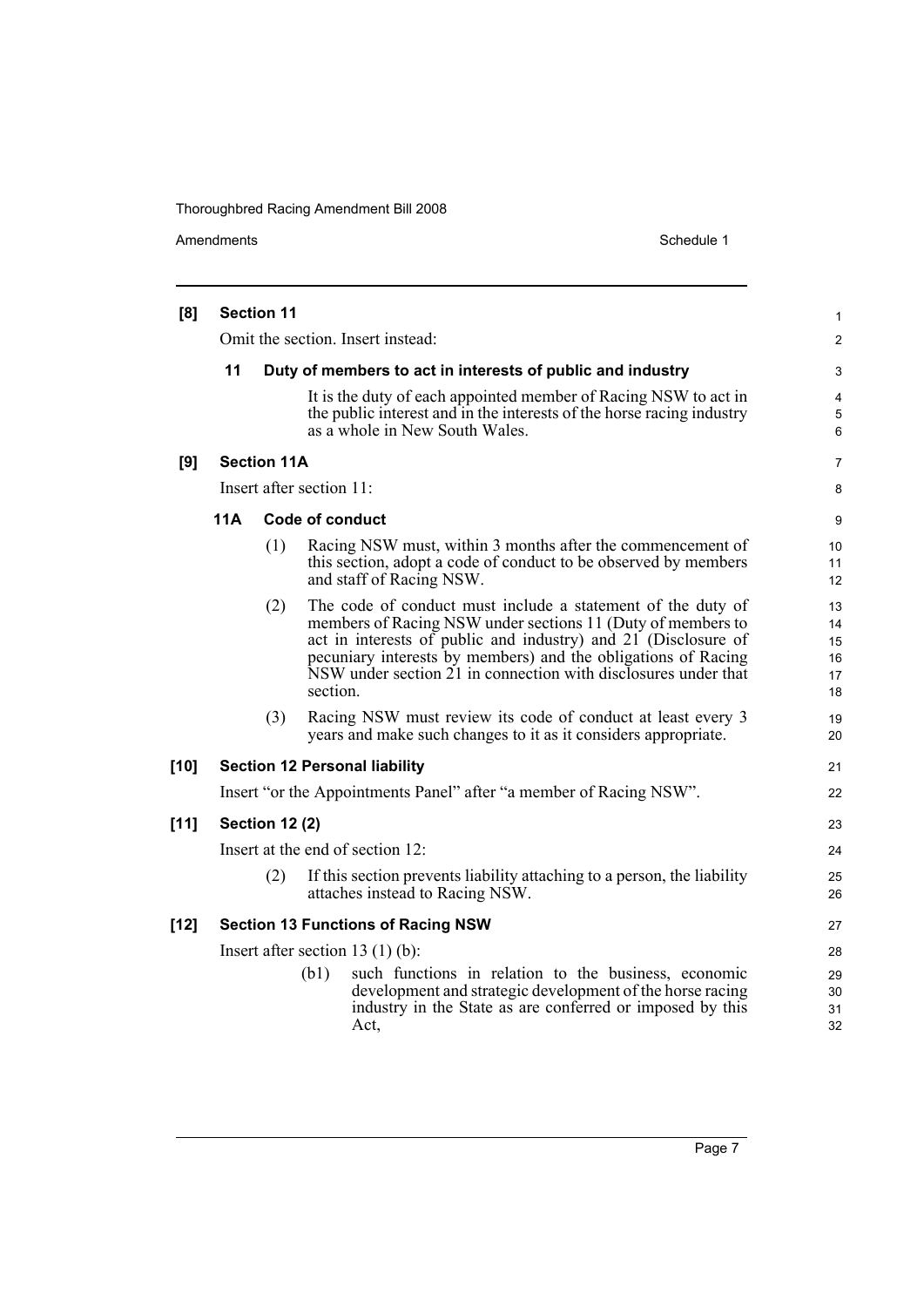Schedule 1 Amendments

| $[13]$ |            | <b>Section 13 (2)</b> |                                                                                                                                                                                                                                                                                                                                                                                                           | 1                                |
|--------|------------|-----------------------|-----------------------------------------------------------------------------------------------------------------------------------------------------------------------------------------------------------------------------------------------------------------------------------------------------------------------------------------------------------------------------------------------------------|----------------------------------|
|        |            |                       | Omit the subsection. Insert instead:                                                                                                                                                                                                                                                                                                                                                                      | $\overline{c}$                   |
|        |            | (2)                   | The functions of Racing NSW are not limited by the Australian<br>Rules of Racing and are to be exercised independently of the<br>Australian Racing Board.                                                                                                                                                                                                                                                 | 3<br>4<br>5                      |
| $[14]$ |            |                       | Section 13, note                                                                                                                                                                                                                                                                                                                                                                                          | 6                                |
|        |            |                       | Omit the note to the section.                                                                                                                                                                                                                                                                                                                                                                             | 7                                |
| $[15]$ |            |                       | <b>Section 14 Powers of Racing NSW</b>                                                                                                                                                                                                                                                                                                                                                                    | 8                                |
|        |            |                       | Insert "nominated by Racing NSW" after "registered company auditor" in<br>section 14 $(2)$ (s).                                                                                                                                                                                                                                                                                                           | 9<br>10                          |
| $[16]$ |            | <b>Section 14B</b>    |                                                                                                                                                                                                                                                                                                                                                                                                           | 11                               |
|        |            |                       | Insert after section 14A:                                                                                                                                                                                                                                                                                                                                                                                 | 12                               |
|        | <b>14B</b> |                       | <b>Consultation and planning</b>                                                                                                                                                                                                                                                                                                                                                                          | 13                               |
|        |            | (1)                   | Racing NSW is to prepare business plans for its activities from<br>time to time.                                                                                                                                                                                                                                                                                                                          | 14<br>15                         |
|        |            | (2)                   | Racing NSW is to undertake formal consultation on a regular<br>basis with RICG and other horse racing industry stakeholders in<br>connection with the initiation, development and implementation<br>of policies for the promotion, strategic development and welfare<br>of the horse racing industry.                                                                                                     | 16<br>17<br>18<br>19<br>20       |
|        |            | (3)                   | Racing NSW is to prepare an initial strategic plan for the horse<br>racing industry within 12 months after the commencement of this<br>section and is to prepare a further strategic plan for the horse<br>racing industry every 3 years after the initial strategic plan is<br>prepared. Each strategic plan must be prepared in consultation<br>with RICG and other horse racing industry stakeholders. | 21<br>22<br>23<br>24<br>25<br>26 |
|        |            | (4)                   | The annual report of Racing NSW is to include a progress report<br>on implementation of the business plan of Racing NSW and the<br>strategic plan for the horse racing industry over the period to<br>which the annual report relates.                                                                                                                                                                    | 27<br>28<br>29<br>30             |
| $[17]$ |            |                       | <b>Section 15 Vacation of office</b>                                                                                                                                                                                                                                                                                                                                                                      | 31                               |
|        |            |                       | Omit "a voting member" from section 15 (1).                                                                                                                                                                                                                                                                                                                                                               | 32                               |
|        |            |                       | Insert instead "an appointed member".                                                                                                                                                                                                                                                                                                                                                                     | 33                               |
|        |            |                       |                                                                                                                                                                                                                                                                                                                                                                                                           |                                  |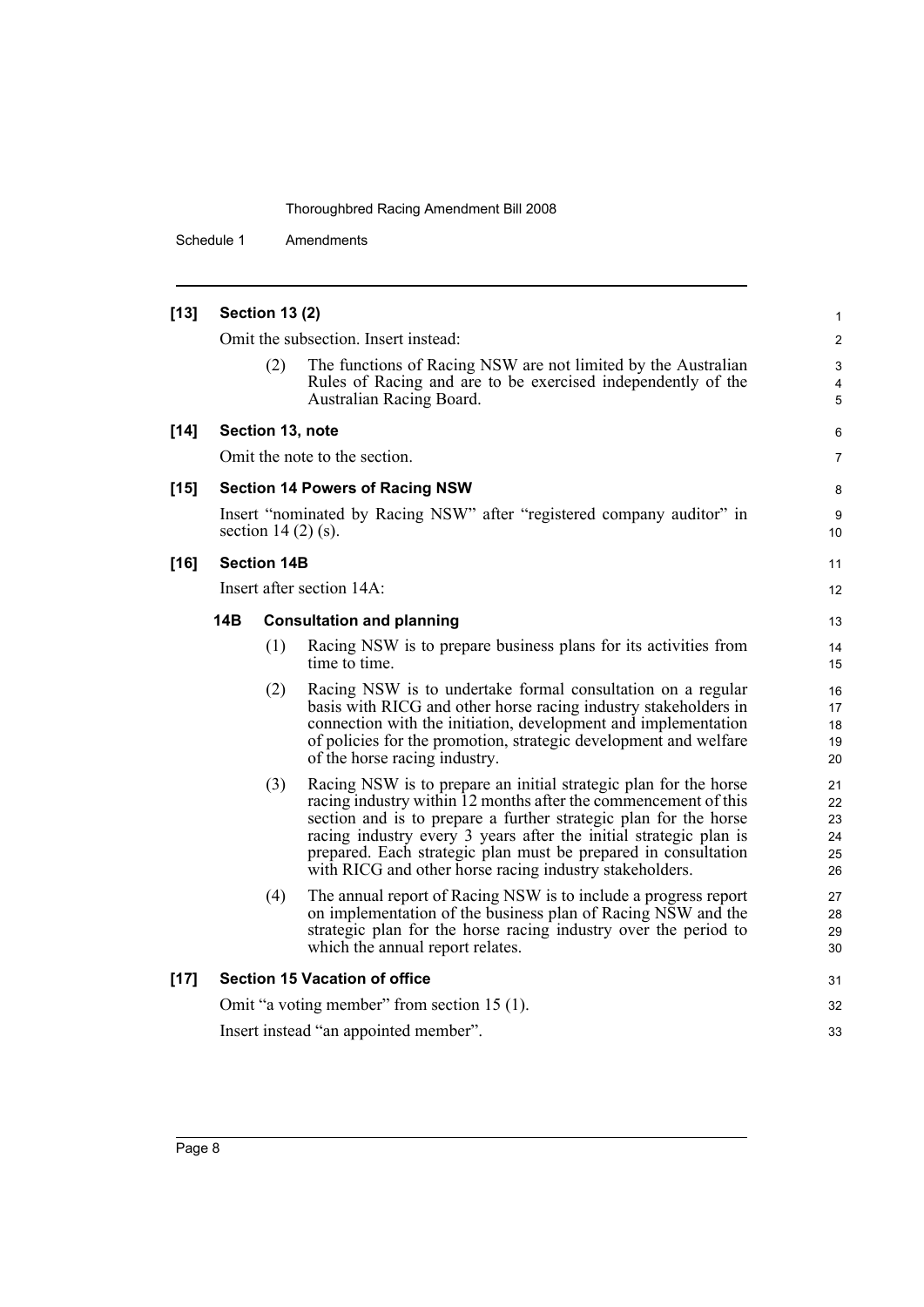| $[18]$ |                                                 |                   | Section 15 (1) (b)                                                                                                                                                                                                                                                                               | 1                             |  |  |  |
|--------|-------------------------------------------------|-------------------|--------------------------------------------------------------------------------------------------------------------------------------------------------------------------------------------------------------------------------------------------------------------------------------------------|-------------------------------|--|--|--|
|        |                                                 |                   | Omit the paragraph. Insert instead:                                                                                                                                                                                                                                                              | $\overline{\mathbf{c}}$       |  |  |  |
|        |                                                 |                   | completes a term of office and is not reappointed, or<br>(b)                                                                                                                                                                                                                                     | 3                             |  |  |  |
| $[19]$ |                                                 |                   | Section 15 (2) and (3)                                                                                                                                                                                                                                                                           | 4                             |  |  |  |
|        | Omit section 15 $(2)$ – $(4)$ . Insert instead: |                   |                                                                                                                                                                                                                                                                                                  |                               |  |  |  |
|        |                                                 | (2)               | The Minister may, on the recommendation of Racing NSW,<br>remove an appointed member of Racing NSW from office for<br>incapacity, incompetence, misbehaviour or a contravention of the<br>code of conduct adopted by Racing NSW under section 11A.                                               | 6<br>$\overline{7}$<br>8<br>9 |  |  |  |
|        |                                                 | (3)               | The office of an appointed member of Racing NSW also becomes<br>vacant on the appointment by the Minister of new members of<br>Racing NSW on the nomination of the Appointments Panel<br>convened for the purpose of conducting a fresh recruitment<br>process for the membership of Racing NSW. | 10<br>11<br>12<br>13<br>14    |  |  |  |
| $[20]$ |                                                 | <b>Section 16</b> |                                                                                                                                                                                                                                                                                                  | 15                            |  |  |  |
|        | Omit the section. Insert instead:               |                   |                                                                                                                                                                                                                                                                                                  |                               |  |  |  |
|        | 16                                              |                   | <b>Chairperson and Deputy Chairperson of Racing NSW</b>                                                                                                                                                                                                                                          | 17                            |  |  |  |
|        |                                                 | (1)               | The appointed members of Racing NSW are to elect a<br>Chairperson and Deputy Chairperson from among the appointed<br>members. Racing NSW may remove a person from office as<br>Chairperson or Deputy Chairperson of Racing NSW at any time.                                                      | 18<br>19<br>20<br>21          |  |  |  |
|        |                                                 | (2)               | A person ceases to hold office as Chairperson or Deputy<br>Chairperson if he or she:                                                                                                                                                                                                             | 22<br>23                      |  |  |  |
|        |                                                 |                   | resigns the office by instrument in writing addressed to<br>(a)<br>Racing NSW, or                                                                                                                                                                                                                | 24<br>25                      |  |  |  |
|        |                                                 |                   | is removed from that office by Racing NSW, or<br>(b)                                                                                                                                                                                                                                             | 26                            |  |  |  |
|        |                                                 |                   | ceases to hold office as a member of Racing NSW.<br>(c)                                                                                                                                                                                                                                          | 27                            |  |  |  |
|        |                                                 | (3)               | The Chairperson or Deputy Chairperson does not cease to be a<br>member of Racing NSW merely because he or she ceases to be<br>Chairperson or Deputy Chairperson.                                                                                                                                 | 28<br>29<br>30                |  |  |  |
| $[21]$ |                                                 | <b>Section 17</b> |                                                                                                                                                                                                                                                                                                  | 31                            |  |  |  |
|        |                                                 |                   | Omit the section. Insert instead:                                                                                                                                                                                                                                                                | 32                            |  |  |  |
|        | 17                                              |                   | Member vacancies to be filled                                                                                                                                                                                                                                                                    | 33                            |  |  |  |
|        |                                                 |                   | If the office of an appointed member becomes vacant, a person is,<br>subject to this Act, to be appointed to fill the vacancy.                                                                                                                                                                   | 34<br>35                      |  |  |  |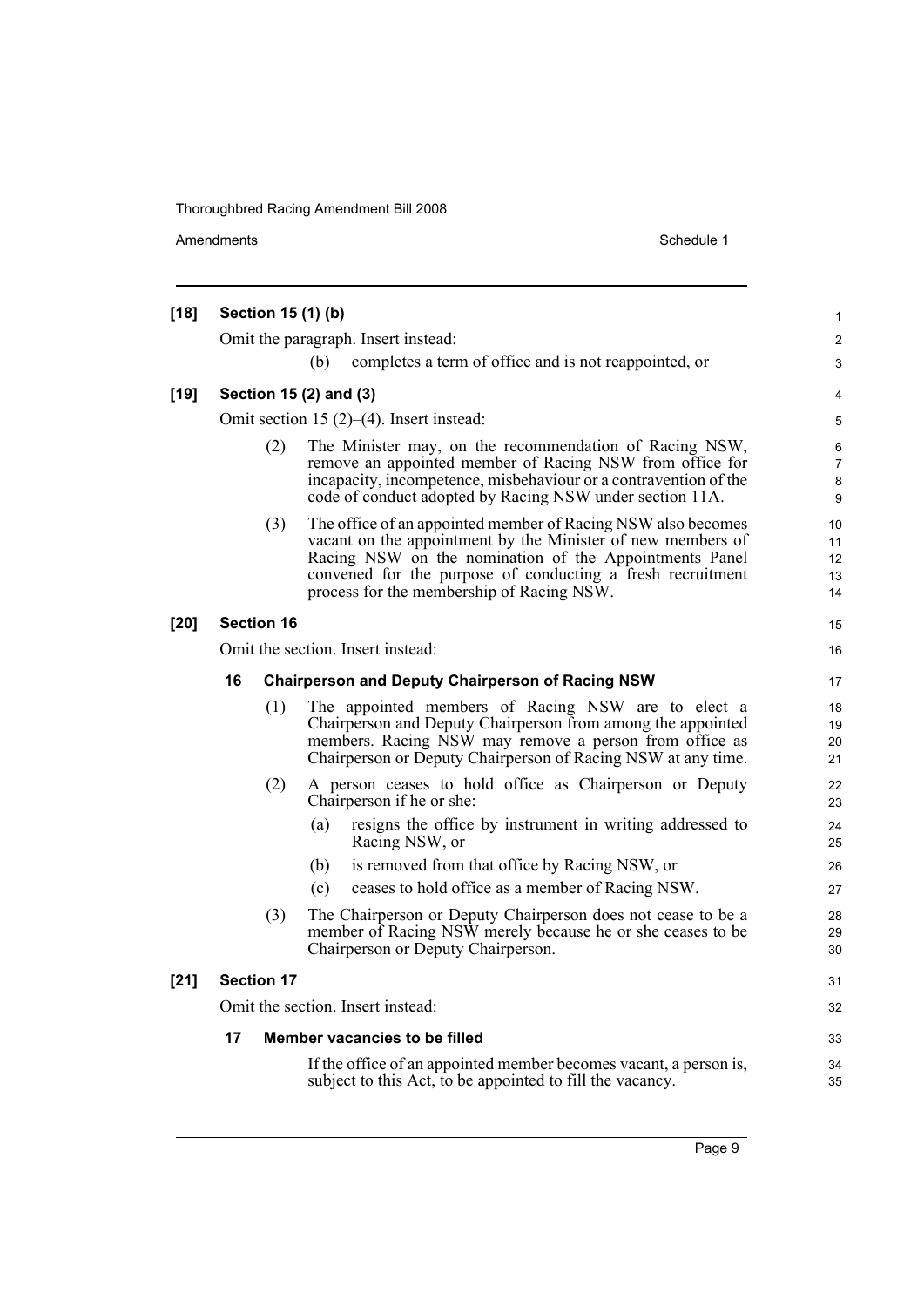Schedule 1 Amendments

| $[22]$ | <b>Section 19 Procedure</b>                                                                                                                                                                                                                                                                                                                                                                                          | 1                                               |
|--------|----------------------------------------------------------------------------------------------------------------------------------------------------------------------------------------------------------------------------------------------------------------------------------------------------------------------------------------------------------------------------------------------------------------------|-------------------------------------------------|
|        | Omit "voting members" from section 19(2).                                                                                                                                                                                                                                                                                                                                                                            | $\overline{2}$                                  |
|        | Insert instead "appointed members".                                                                                                                                                                                                                                                                                                                                                                                  | 3                                               |
| $[23]$ | <b>Section 19 (5)</b>                                                                                                                                                                                                                                                                                                                                                                                                | 4                                               |
|        | Omit section 19 $(5)$ and $(6)$ . Insert instead:                                                                                                                                                                                                                                                                                                                                                                    | 5                                               |
|        | If the Appointments Panel is convened for the purpose of<br>(5)<br>conducting a fresh recruitment process for the membership of<br>Racing NSW, the appointed members of Racing NSW are<br>entitled to exercise their functions in a manner that is consistent<br>with any convention or practice as to the exercise of functions by<br>members of a body pending the appointment of a new<br>membership of the body. | 6<br>$\overline{7}$<br>8<br>9<br>10<br>11<br>12 |
| $[24]$ | Section 20 Transaction of business outside meetings or by telephone                                                                                                                                                                                                                                                                                                                                                  | 13                                              |
|        | Omit "voting members" from section 20 (1).                                                                                                                                                                                                                                                                                                                                                                           | 14                                              |
|        | Insert instead "appointed members".                                                                                                                                                                                                                                                                                                                                                                                  | 15                                              |
| $[25]$ | <b>Section 20 (1)</b>                                                                                                                                                                                                                                                                                                                                                                                                | 16                                              |
|        | Insert at the end of the subsection:                                                                                                                                                                                                                                                                                                                                                                                 | 17                                              |
|        | Email may be used to circulate papers among members and a<br>resolution approved by email is taken to have been approved in<br>writing.                                                                                                                                                                                                                                                                              | 18<br>19<br>20                                  |
| $[26]$ | Section 25 Custody and affixing of seal                                                                                                                                                                                                                                                                                                                                                                              | 21                                              |
|        | Omit the section.                                                                                                                                                                                                                                                                                                                                                                                                    | 22                                              |
| $[27]$ | <b>Section 28 Distribution of profit</b>                                                                                                                                                                                                                                                                                                                                                                             | 23                                              |
|        | Omit the section.                                                                                                                                                                                                                                                                                                                                                                                                    | 24                                              |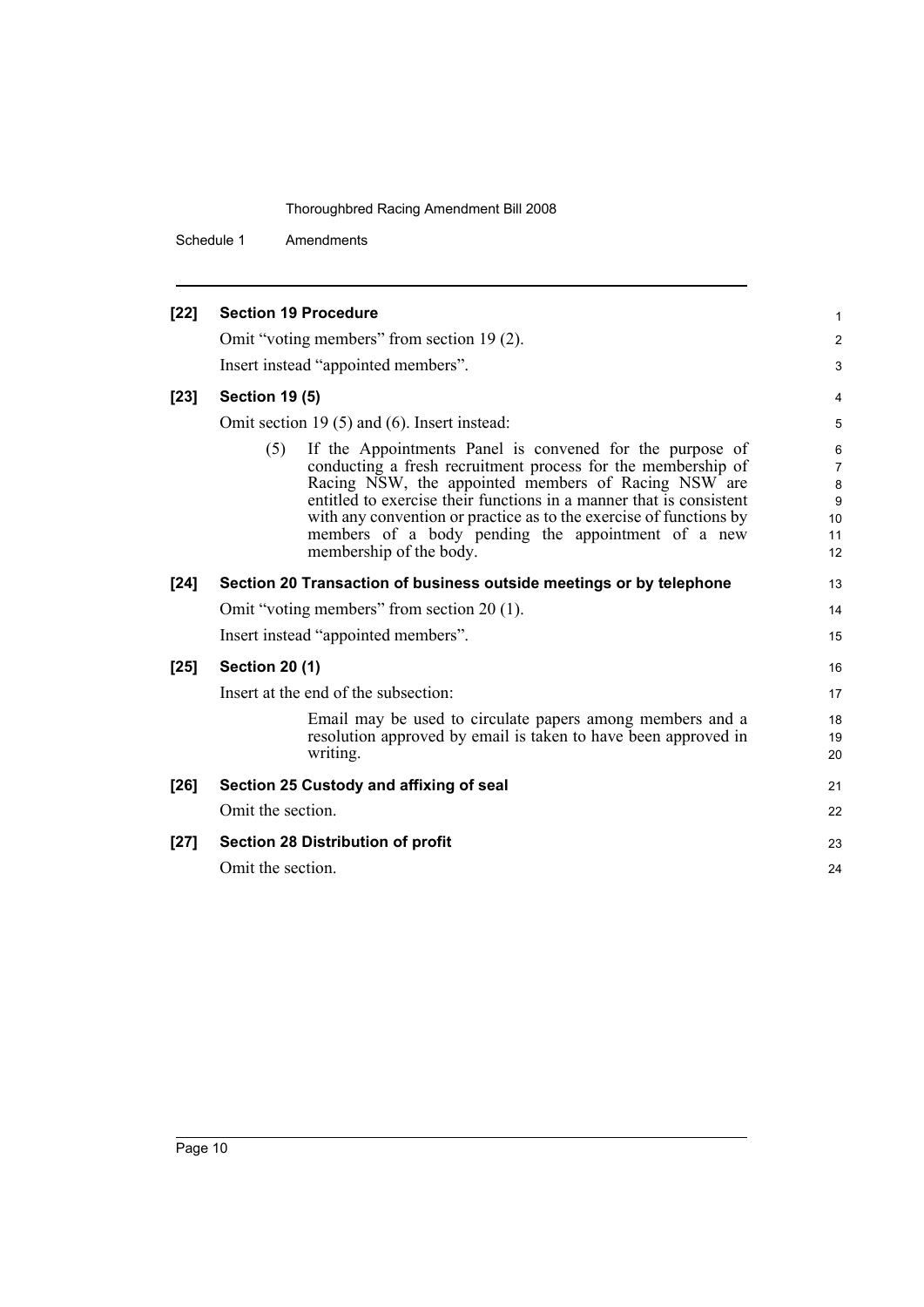| $[28]$ | Part 2A |                      |     |                                                                                                                                                                                                                                                                                               | 1                          |
|--------|---------|----------------------|-----|-----------------------------------------------------------------------------------------------------------------------------------------------------------------------------------------------------------------------------------------------------------------------------------------------|----------------------------|
|        |         | Insert after Part 2: |     |                                                                                                                                                                                                                                                                                               | $\overline{2}$             |
|        |         |                      |     | <b>Part 2A Special functions of Racing NSW</b>                                                                                                                                                                                                                                                | 3                          |
|        |         | <b>Division 1</b>    |     | <b>Directions and minimum standards</b>                                                                                                                                                                                                                                                       | 4                          |
|        | 29A     | meetings             |     | Power to set minimum standards for conduct of races and race                                                                                                                                                                                                                                  | 5<br>6                     |
|        |         | (1)                  |     | Racing NSW may set minimum standards in connection with the<br>conduct by registered race clubs of races and race meetings,<br>including minimum standards with respect to the following:                                                                                                     | 7<br>8<br>9                |
|        |         |                      | (a) | racecourse design and construction,                                                                                                                                                                                                                                                           | 10                         |
|        |         |                      | (b) | race course facilities and amenities (including facilities and<br>amenities to be provided for patrons, such as grandstands<br>and other patron amenities),                                                                                                                                   | 11<br>12<br>13             |
|        |         |                      | (c) | racehorse training facilities,                                                                                                                                                                                                                                                                | 14                         |
|        |         |                      | (d) | the financial management of race meetings, including the<br>management of the costs of conducting race meetings,                                                                                                                                                                              | 15<br>16                   |
|        |         |                      | (e) | the fees and charges imposed by a race club in connection<br>with races conducted by the race club,                                                                                                                                                                                           | 17<br>18                   |
|        |         |                      | (f) | prize money paid on races conducted by a race club,                                                                                                                                                                                                                                           | 19                         |
|        |         |                      | (g) | starters, appearance and other fees paid by a race club,                                                                                                                                                                                                                                      | 20                         |
|        |         |                      | (h) | such other matters relating to the conduct of races and race<br>meetings as may be prescribed by the regulations.                                                                                                                                                                             | 21<br>22                   |
|        |         | (2)                  |     | Racing NSW may set minimum standards under this section in<br>any one or more (or any combination) of the following ways:                                                                                                                                                                     | 23<br>24                   |
|        |         |                      | (a) | by a direction in writing to race clubs,                                                                                                                                                                                                                                                      | 25                         |
|        |         |                      | (b) | as a condition of the registration of race clubs,                                                                                                                                                                                                                                             | 26                         |
|        |         |                      | (c) | as a condition of the allocation of the dates on which race<br>clubs may conduct race meetings.                                                                                                                                                                                               | 27<br>28                   |
|        |         | (3)                  |     | Racing NSW is to consult with registered race clubs in relation to<br>any proposal to set minimum standards under this section and in<br>the course of that consultation must give a registered race club a<br>reasonable opportunity to be heard and to make submissions on<br>the proposal. | 29<br>30<br>31<br>32<br>33 |
|        |         | (4)                  |     | Minimum standards may be set under this section even if they are<br>inconsistent with a provision of a by-law under any Act. In the<br>event of an inconsistency between minimum standards set under                                                                                          | 34<br>35<br>36             |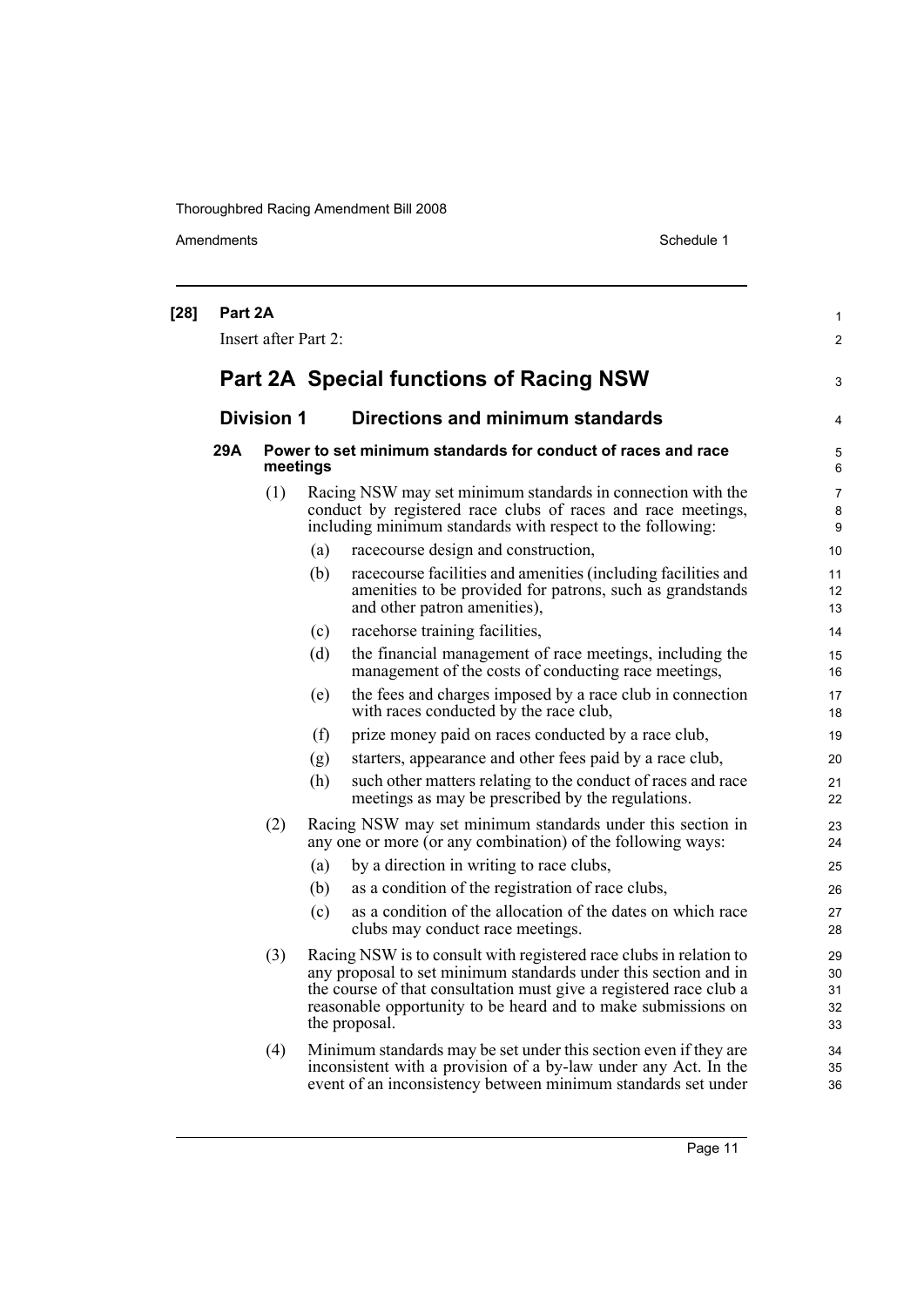## Schedule 1 Amendments

|     |     |     | this section and a provision of such a by-law, those minimum<br>standards prevail to the extent of the inconsistency.                                                                                                                                                                                                                                                                                                 | 1<br>$\overline{2}$                       |
|-----|-----|-----|-----------------------------------------------------------------------------------------------------------------------------------------------------------------------------------------------------------------------------------------------------------------------------------------------------------------------------------------------------------------------------------------------------------------------|-------------------------------------------|
| 29B |     |     | Race clubs to provide information and documents                                                                                                                                                                                                                                                                                                                                                                       | 3                                         |
|     |     |     | Racing NSW may give a direction in writing to a registered race<br>club requiring the club to provide specified documents or furnish<br>specified information to Racing NSW within a time specified in<br>the direction, being documents or information that Racing NSW<br>considers will be of assistance in connection with the exercise of<br>its functions referred to in section 13 (1) (b), (b1) or (c) or 29A. | 4<br>5<br>6<br>$\boldsymbol{7}$<br>8<br>9 |
| 29C |     |     | Sanctions for non-compliance by race club with directions and<br>minimum standards                                                                                                                                                                                                                                                                                                                                    | 10<br>11                                  |
|     | (1) |     | Racing NSW may impose any sanction authorised by this section<br>on a registered race club that Racing NSW is satisfied has:                                                                                                                                                                                                                                                                                          | 12<br>13                                  |
|     |     | (a) | failed without reasonable excuse to comply with a<br>minimum standard set under section 29A, or                                                                                                                                                                                                                                                                                                                       | 14<br>15                                  |
|     |     | (b) | failed without reasonable excuse to comply with a<br>direction given to the race club under section 29B.                                                                                                                                                                                                                                                                                                              | 16<br>17                                  |
|     | (2) |     | Each of the following sanctions is a sanction that Racing NSW<br>may impose under this section:                                                                                                                                                                                                                                                                                                                       | 18<br>19                                  |
|     |     | (a) | a public admonishment of the race club,                                                                                                                                                                                                                                                                                                                                                                               | 20                                        |
|     |     | (b) | a requirement that the race club pay to Racing NSW a civil<br>penalty of up to 50 penalty units (or up to 100 penalty units<br>if the contravention or failure is the second or a subsequent<br>contravention or failure for which a civil penalty has been<br>imposed on the race club under this section),                                                                                                          | 21<br>22<br>23<br>24<br>25                |
|     |     | (c) | suspension or cancellation of the race club's registration.                                                                                                                                                                                                                                                                                                                                                           | 26                                        |
|     | (3) |     | Racing NSW is not to impose a sanction under this section<br>without first giving the registered race club concerned notice in<br>writing of the proposed sanction and a reasonable opportunity to<br>be heard and to make submissions about the matter.                                                                                                                                                              | 27<br>28<br>29<br>30                      |
|     | (4) |     | Subsection (3) does not apply in respect of the imposition of a<br>sanction if Racing NSW is satisfied that the sanction must be<br>imposed as a matter of urgency because the contravention or<br>failure concerned poses a significant threat:                                                                                                                                                                      | 31<br>32<br>33<br>34                      |
|     |     | (a) | to public health or safety, or                                                                                                                                                                                                                                                                                                                                                                                        | 35                                        |
|     |     | (b) | to the financial wellbeing of the horse racing industry as a<br>whole in New South Wales.                                                                                                                                                                                                                                                                                                                             | 36<br>37                                  |
|     | (5) |     | A sanction is imposed by giving notice in writing of the decision<br>to impose the sanction to the race club concerned.                                                                                                                                                                                                                                                                                               | 38<br>39                                  |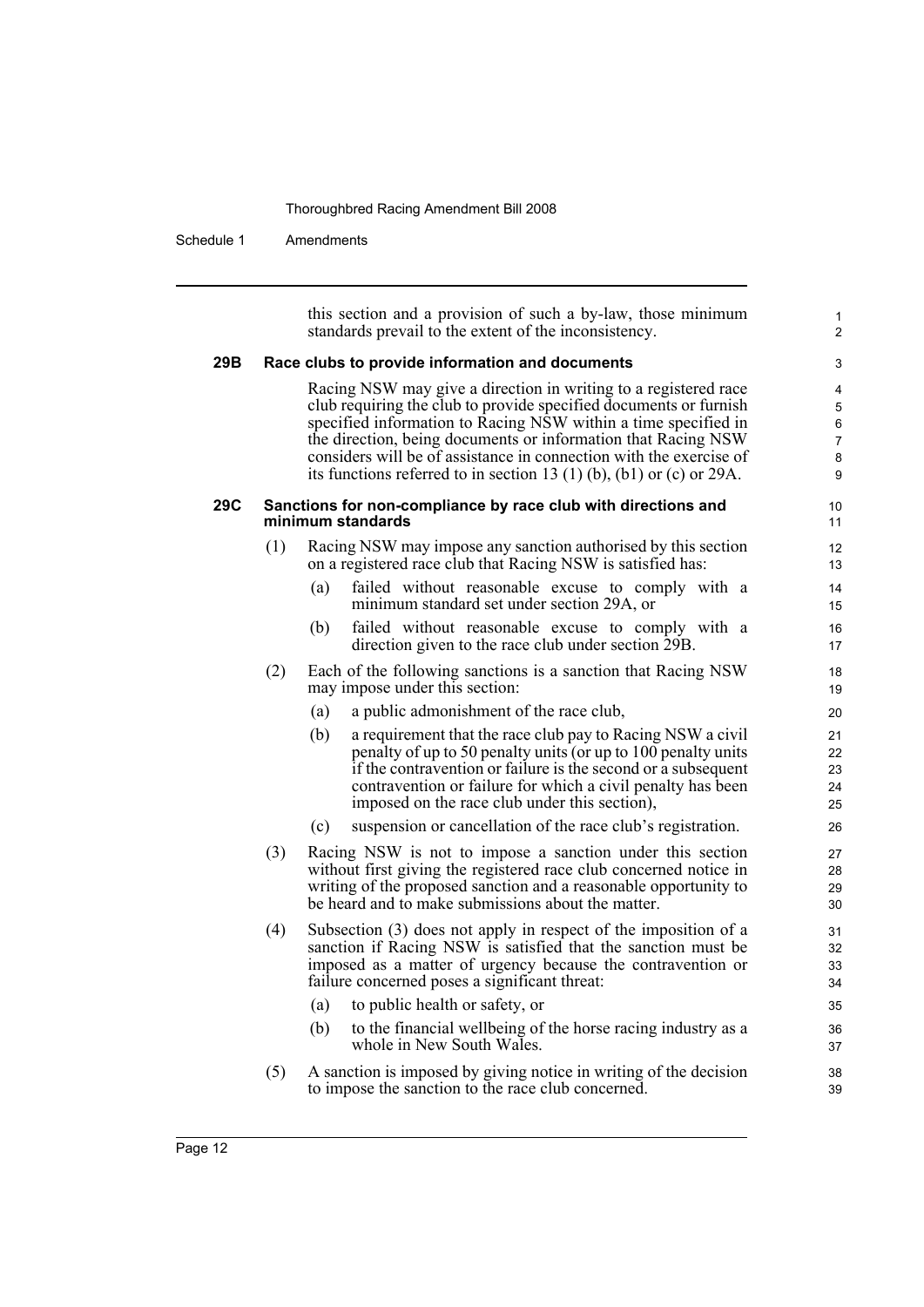Amendments Schedule 1

|     | (6)                |              | A civil penalty imposed under this section may be recovered by<br>Racing NSW as a debt.                                                                                                                                                                         | 1<br>$\overline{2}$         |
|-----|--------------------|--------------|-----------------------------------------------------------------------------------------------------------------------------------------------------------------------------------------------------------------------------------------------------------------|-----------------------------|
|     | <b>Division 2</b>  |              | Race broadcasting arrangements                                                                                                                                                                                                                                  | 3                           |
| 29D | <b>Definitions</b> |              |                                                                                                                                                                                                                                                                 | 4                           |
|     |                    |              | In this Division:                                                                                                                                                                                                                                               | 5                           |
|     |                    |              | <b>broadcasting arrangement</b> means a contract, understanding or<br>other arrangement that:                                                                                                                                                                   | 6<br>$\overline{7}$         |
|     |                    | (a)          | facilitates a racing body engaging in race broadcasting or<br>otherwise confers functions on a racing body in connection<br>with race broadcasting, or                                                                                                          | 8<br>9<br>10                |
|     |                    | (b)          | authorises or permits a person (other than a racing body) to<br>engage in race broadcasting or otherwise facilitates such a<br>person engaging in race broadcasting, or                                                                                         | 11<br>12 <sup>2</sup><br>13 |
|     |                    | (c)          | makes provision in respect of race broadcasting and is<br>prescribed by the regulations as a broadcasting<br>arrangement for the purposes of this Division.                                                                                                     | 14<br>15<br>16              |
|     |                    |              | race broadcasting means the broadcast, by means of a<br>broadcasting service (within the meaning of the <i>Broadcasting</i><br>Services Act 1992 of the Commonwealth) or any other<br>telecommunications medium, of:                                            | 17<br>18<br>19<br>20        |
|     |                    | (a)          | the visual images or sound (or both) of any horse race<br>promoted, conducted or controlled by a racing body, or                                                                                                                                                | 21<br>22                    |
|     |                    | (b)          | the call of any such horse race,                                                                                                                                                                                                                                | 23                          |
|     |                    |              | and includes the marketing and distribution of any such<br>broadcast.                                                                                                                                                                                           | 24<br>25                    |
|     |                    |              | <i>racing body</i> means:                                                                                                                                                                                                                                       | 26                          |
|     |                    | (a)          | a race club, and                                                                                                                                                                                                                                                | 27                          |
|     |                    | (b)          | the Provincial Association of New South Wales, Racing<br>NSW Country Limited or any other association or group of<br>race clubs, and                                                                                                                            | 28<br>29<br>30              |
|     |                    | (c)          | such other body or group as may be prescribed by the<br>regulations.                                                                                                                                                                                            | 31<br>32                    |
| 29E |                    | arrangements | Racing NSW approval required for race broadcasting                                                                                                                                                                                                              | 33<br>34                    |
|     | (1)                |              | A racing body must not enter into a broadcasting arrangement<br>unless Racing NSW has given its prior approval in writing to the<br>proposed arrangement. Racing NSW may refuse to approve of a<br>proposed broadcasting arrangement if of the opinion that the | 35<br>36<br>37<br>38        |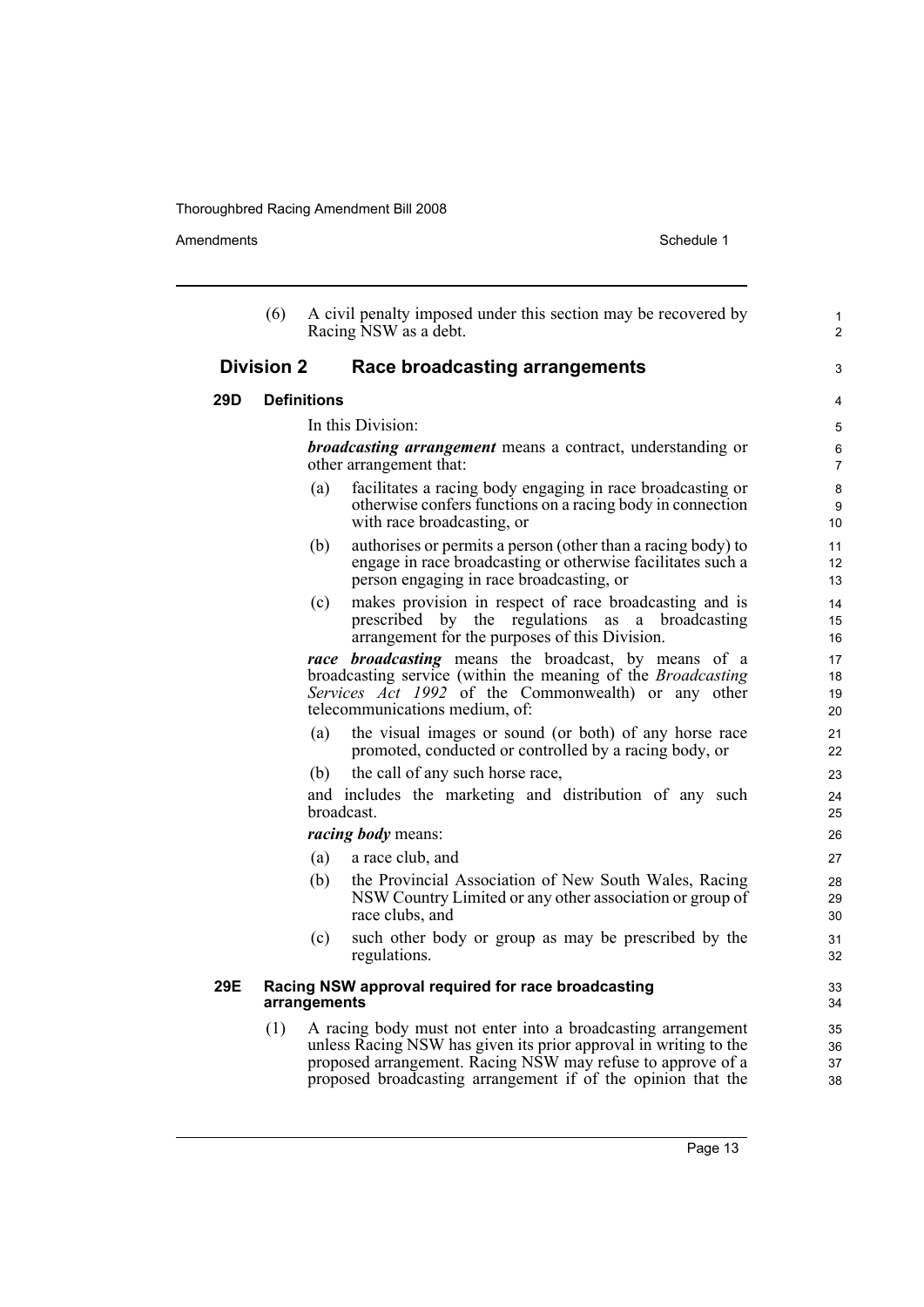Schedule 1 Amendments

arrangement is not in the best interests of the horse racing industry as a whole in New South Wales.

- (2) A broadcasting arrangement entered into in contravention of this section is void.
- (3) No compensation is payable by Racing NSW or the State in connection with the refusal by Racing NSW to approve of a proposed broadcasting arrangement.
- (4) This section does not apply to the entering into of a broadcasting arrangement before the commencement of this section but does apply to the extension after that commencement of the term of a broadcasting arrangement entered into before that commencement (as if the extension of the term of the arrangement constituted the entering into of a new broadcasting arrangement).
- (5) A racing body may authorise Racing NSW to negotiate and enter into broadcasting arrangements on behalf of the racing body. Except as provided by any such authorisation, this section does not authorise Racing NSW to exercise any function of a racing body with respect to the negotiation or entering into of broadcasting arrangements by the racing body.

**Note.** This section has no effect on ownership of broadcasting rights.

(6) Any conduct of Racing NSW authorised under this section is specifically authorised for the purposes of the *Trade Practices Act 1974* of the Commonwealth and the *Competition Code of New South Wales*.

#### **29F Procedure for approvals**

- (1) A proposed broadcasting arrangement must be submitted to Racing NSW for approval not less than 30 days before the broadcasting arrangement is proposed to be entered into, unless Racing NSW otherwise determines in a particular case.
- (2) A racing body must provide Racing NSW with such documents and information as Racing NSW directs in connection with a proposed broadcasting arrangement submitted for approval under this section.
- (3) Racing NSW is to consult with a racing body in relation to a proposed broadcasting arrangement that the racing body submits for approval under this Division and in the course of that consultation must give the racing body a reasonable opportunity to be heard and to make submissions on the proposal.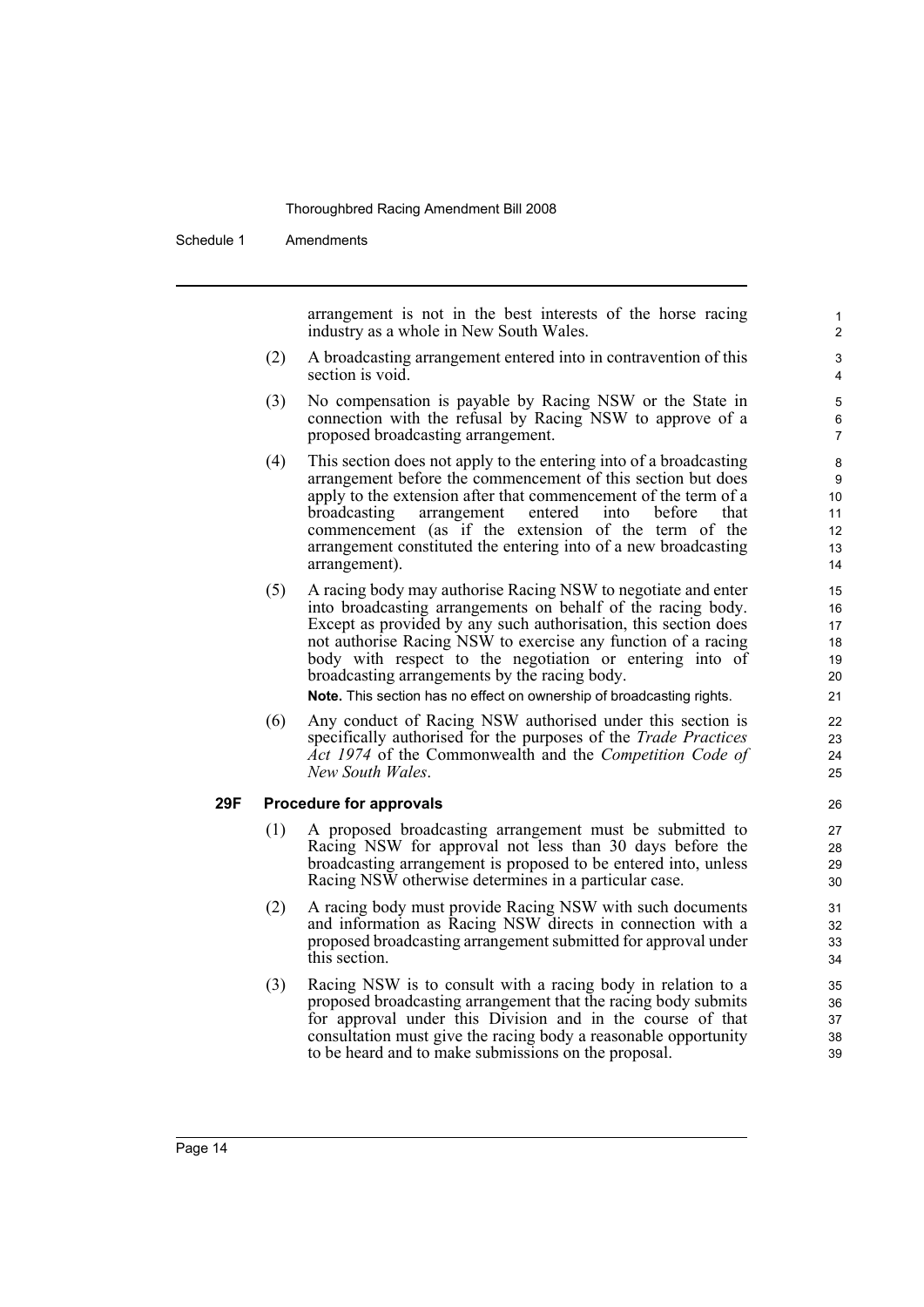|     | (4)               | If Racing NSW refuses to approve of a proposed broadcasting<br>arrangement, Racing NSW must provide the racing body<br>concerned with a statement in writing of the reasons for the<br>refusal.                                | $\mathbf{1}$<br>$\overline{2}$<br>3<br>4 |
|-----|-------------------|--------------------------------------------------------------------------------------------------------------------------------------------------------------------------------------------------------------------------------|------------------------------------------|
|     | (5)               | The statement of reasons for the refusal must include the<br>following:                                                                                                                                                        | 5<br>6                                   |
|     |                   | (a)<br>a statement of the reasons why the proposed broadcasting<br>arrangement is not in the best interests of the horse racing<br>industry as a whole in New South Wales,                                                     | $\overline{7}$<br>8<br>9                 |
|     |                   | if the refusal will have the effect of lessening<br>(b)<br>competition—a statement of the reasons why that<br>lessening of competition is in the best interests of the horse<br>racing industry as a whole in New South Wales. | 10<br>11<br>12<br>13                     |
| 29G |                   | <b>Mediation of disputes</b>                                                                                                                                                                                                   | 14                                       |
|     | (1)               | If a person aggrieved by a decision of Racing NSW to refuse to<br>approve of a proposed broadcasting arrangement disputes the<br>decision, the person may request Racing NSW to refer the dispute<br>for mediation.            | 15<br>16<br>17<br>18                     |
|     |                   | Note. Mediation is a structured negotiation process in which the<br>mediator, as a neutral and independent party, assists the parties to a<br>dispute to achieve their own resolution of the dispute.                          | 19<br>20<br>21                           |
|     | (2)               | Racing NSW must refer the dispute for mediation before a<br>neutral and independent person within 14 days after the request<br>is made and must participate in good faith in the mediation.                                    | 22<br>23<br>24                           |
|     | (3)               | Racing NSW is not bound by any decision or finding of the<br>mediator.                                                                                                                                                         | 25<br>26                                 |
|     | (4)               | Mediation under this section is to be at the expense of Racing<br>NSW.                                                                                                                                                         | 27<br>28                                 |
|     | <b>Division 3</b> | <b>Totalizator distribution arrangements</b>                                                                                                                                                                                   | 29                                       |
| 29H |                   | Definition of "Intra-Code agreement"                                                                                                                                                                                           | 30                                       |
|     |                   | In this Division:                                                                                                                                                                                                              | 31                                       |
|     |                   | Intra-Code agreement means:                                                                                                                                                                                                    | 32                                       |
|     |                   | the agreement titled "Intra-Code Deed" dated 3 March<br>(a)                                                                                                                                                                    | 33                                       |
|     |                   | 1998 between the NSW Thoroughbred Racing Board,<br>AJC, Sydney Turf Club, Provincial Association of New                                                                                                                        | 34<br>35                                 |
|     |                   | South Wales and NSW County Racing Council, as in force                                                                                                                                                                         | 36                                       |
|     |                   | from time to time, or                                                                                                                                                                                                          | 37                                       |
|     |                   |                                                                                                                                                                                                                                |                                          |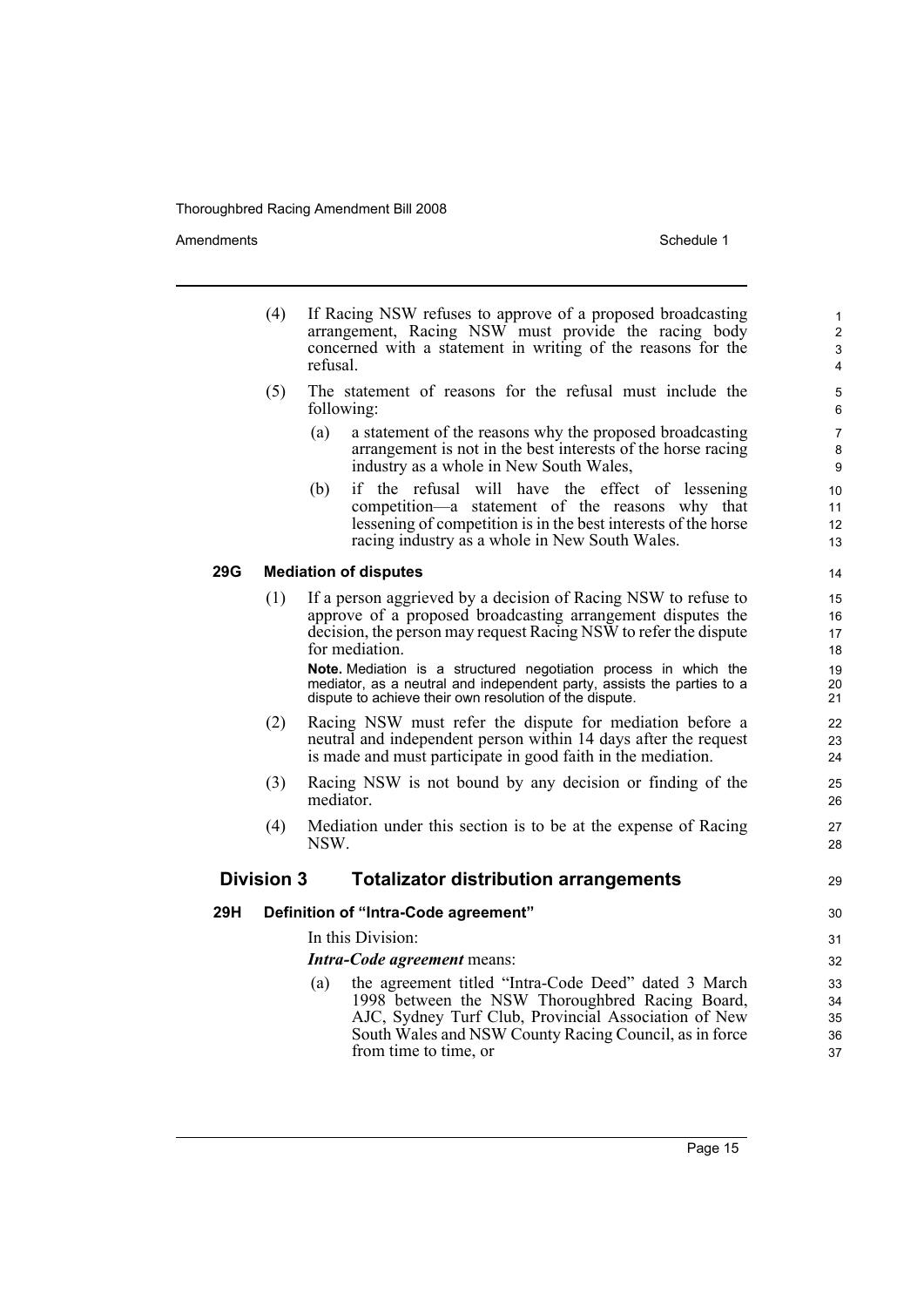Schedule 1 Amendments

(b) any other agreement to which Racing NSW is a party that is prescribed by the regulations and that provides for the distribution of money payable under commercial arrangements for facilitating the conduct of totalizator betting authorised by the *Totalizator Act 1997*.

#### **29I Review of Intra-Code agreement**

- (1) Racing NSW may from time to time undertake a review of the Intra-Code agreement for the purpose of ensuring that the agreement is in the best interests of the horse racing industry as a whole in New South Wales.
- (2) Following such a review, Racing NSW may invite the other parties to the Intra-Code agreement to submit a proposal (a *review proposal*) for such changes to the agreement as may be necessary or desirable for ensuring that the agreement remains in the best interests of the horse racing industry as a whole in New South Wales.
- (3) The first review of the Intra-Code agreement under this section is to be commenced within 6 months after the commencement of this section. An invitation to submit a review proposal cannot be made less than 3 years after any previous invitation for the submission of a review proposal has been made under this section.

#### **29J Amendment of Intra-Code agreement**

- (1) If the parties (including Racing NSW) to the Intra-Code agreement have not unanimously agreed to changes to the agreement in response to a review proposal within 6 months after the invitation to submit a review proposal is made, Racing NSW may make a determination of the changes to the agreement that Racing NSW considers to be necessary or desirable for ensuring that the agreement remains in the best interests of the horse racing industry as a whole in New South Wales.
- (2) Racing NSW may then notify its determination to the other parties to the Intra-Code agreement and direct that the changes to the agreement specified in the determination are to have effect. Those changes then have effect for all purposes as if the Intra-Code agreement had been amended as provided in the determination by agreement of the parties, but do not take effect until the beginning of the next financial year.
- (3) This section does not limit or otherwise affect the ability of the parties to the Intra-Code agreement to agree to make changes to the agreement.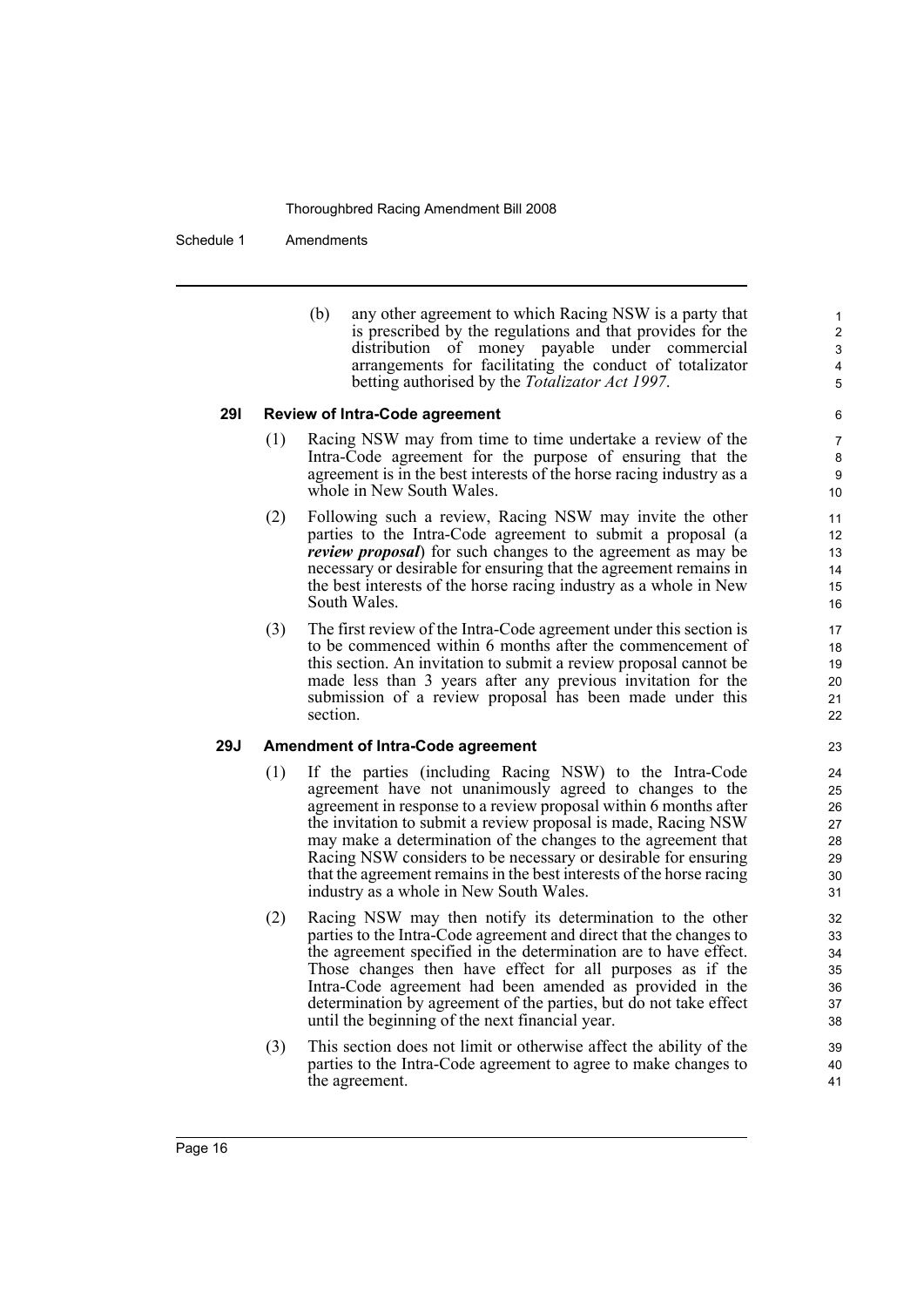|            | <b>Division 4</b> | <b>Appeal and review</b>                                                                                                                                                                                                                                                                                                                                                         | 1                                      |
|------------|-------------------|----------------------------------------------------------------------------------------------------------------------------------------------------------------------------------------------------------------------------------------------------------------------------------------------------------------------------------------------------------------------------------|----------------------------------------|
| 29K        | <b>Definition</b> |                                                                                                                                                                                                                                                                                                                                                                                  | $\overline{c}$                         |
|            |                   | In this Division:                                                                                                                                                                                                                                                                                                                                                                | 3                                      |
|            |                   | <i>appeal body</i> means the Administrative Decisions Tribunal or the<br>Racing Appeals Tribunal, as appropriate to an appeal or review<br>provided for by this Division.                                                                                                                                                                                                        | 4<br>5<br>6                            |
| 29L        |                   | Appeal or review on procedural grounds                                                                                                                                                                                                                                                                                                                                           | 7                                      |
|            |                   | For the purposes of this Division, an appeal against, or a review<br>of, a decision <i>on procedural grounds</i> is an appeal or review:                                                                                                                                                                                                                                         | 8<br>9                                 |
|            |                   | on the grounds that any procedure required to be followed<br>(a)<br>by this Act in connection with the making of the decision<br>was not properly followed, or                                                                                                                                                                                                                   | 10<br>11<br>12                         |
|            |                   | on the grounds of denial of procedural fairness in<br>(b)<br>connection with the making of the decision.                                                                                                                                                                                                                                                                         | 13<br>14                               |
| <b>29M</b> |                   | Appeal or review by Racing Appeals Tribunal or ADT                                                                                                                                                                                                                                                                                                                               | 15                                     |
|            | (1)               | A person aggrieved by a decision of Racing NSW to impose a<br>sanction under section 29C $(2)$ (a) or (b) may appeal against the<br>decision to the Racing Appeals Tribunal under section 15 of the<br>Racing Appeals Tribunal Act 1983 on procedural grounds.                                                                                                                   | 16<br>17<br>18<br>19                   |
|            | (2)               | No appeal lies to the Racing Appeals Tribunal against a decision<br>of Racing NSW to impose a sanction under section 29C $(2)$ $(c)$ ,<br>despite section 15 of the Racing Appeals Tribunal Act 1983.                                                                                                                                                                            | 20<br>21<br>22                         |
|            | (3)               | A person aggrieved by a decision of Racing NSW under<br>Division 2 (Race broadcasting arrangements) or 3 (Totalizator<br>distribution arrangements) may apply to the Administrative<br>Decisions Tribunal for a review of the decision on procedural<br>grounds.<br>Note. This section does not prevent the taking of administrative review<br>proceedings in the Supreme Court. | 23<br>24<br>25<br>26<br>27<br>28<br>29 |
| <b>29N</b> |                   | Procedure on appeal or review                                                                                                                                                                                                                                                                                                                                                    | 30                                     |
|            | (1)               | Despite any provision of the Administrative Decisions Tribunal<br>Act 1997 or the Racing Appeals Tribunal Act 1983, the<br>jurisdiction of the appeal body on an appeal or review under this<br>Division is limited to an appeal or review on procedural grounds.                                                                                                                | 31<br>32<br>33<br>34                   |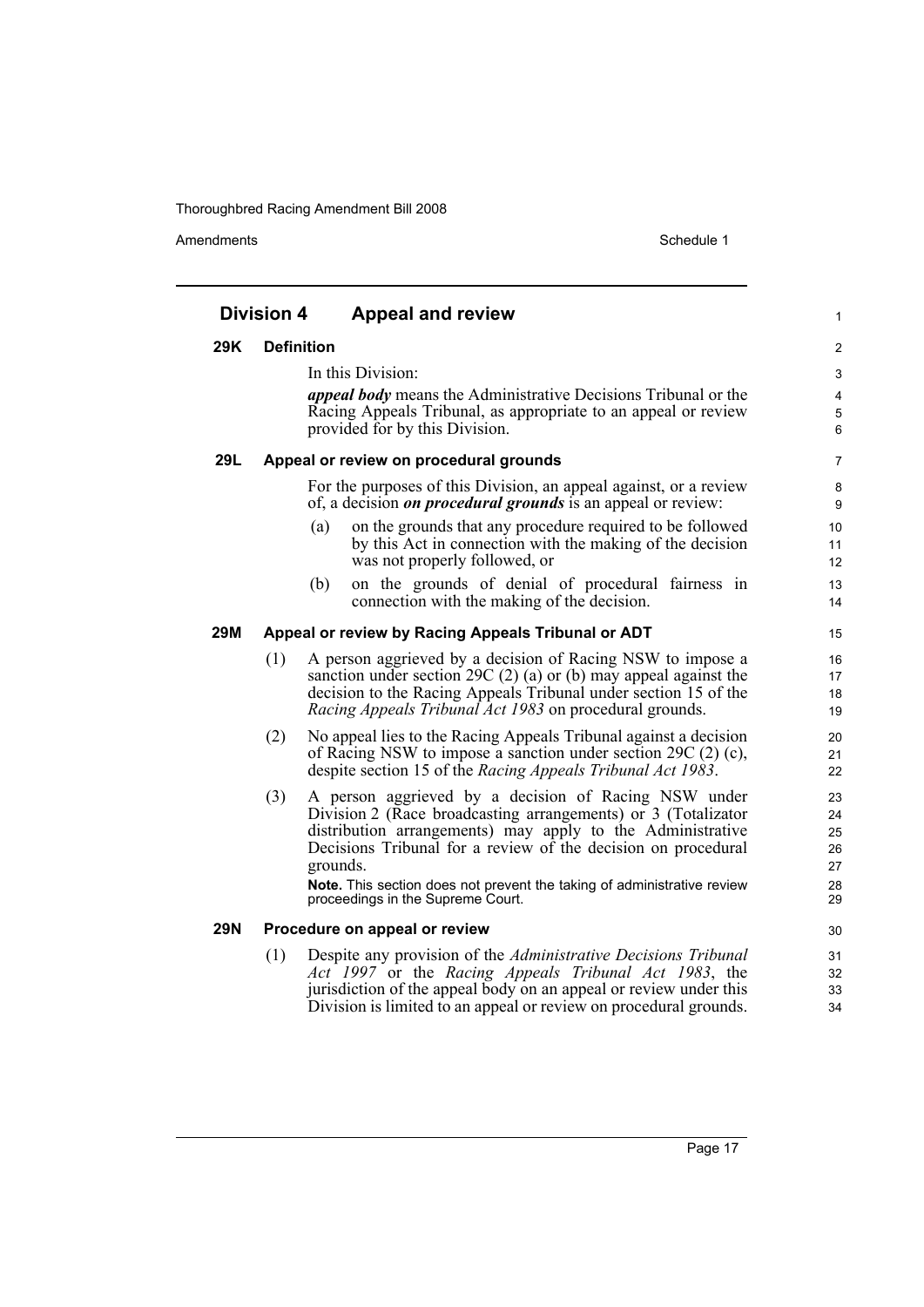Schedule 1 Amendments

|        |        | (2) |                   | On the appeal or review, the appeal body may set aside the<br>decision concerned if satisfied that any of the grounds of appeal<br>or review are made out.   | $\mathbf{1}$<br>$\overline{\mathbf{c}}$<br>3 |
|--------|--------|-----|-------------------|--------------------------------------------------------------------------------------------------------------------------------------------------------------|----------------------------------------------|
|        |        | (3) |                   | The appeal body does not have jurisdiction on the appeal or<br>review to substitute its own decision for that of Racing NSW.                                 | 4<br>5                                       |
| $[29]$ | Part 3 |     |                   |                                                                                                                                                              | 6                                            |
|        |        |     |                   | Omit the Part. Insert instead:                                                                                                                               | 7                                            |
|        | Part 3 |     |                   | <b>Racing Industry Consultation Group</b>                                                                                                                    | 8                                            |
|        | 30     |     |                   | <b>Establishment of RICG</b>                                                                                                                                 | 9                                            |
|        |        |     | RICG.             | There is established by this Act a committee called the Racing<br>Industry Consultation Group. The committee may also be called                              | 10<br>11<br>12                               |
|        | 31     |     | <b>Membership</b> |                                                                                                                                                              | 13                                           |
|        |        | (1) |                   | RICG is to consist of the following members:                                                                                                                 | 14                                           |
|        |        |     | (a)               | one person to represent the AJC, being the chief executive<br>officer of the AJC,                                                                            | 15<br>16                                     |
|        |        |     | (b)               | one person to represent the Sydney Turf Club, being the<br>chief executive officer of the Sydney Turf Club,                                                  | 17<br>18                                     |
|        |        |     | (c)               | one person who is an elected official of and nominated by<br>Unions NSW,                                                                                     | 19<br>20                                     |
|        |        |     | (d)               | one person to represent the Provincial Association of New<br>South Wales, being the Chairperson of the Provincial<br>Association of New South Wales,         | 21<br>22<br>23                               |
|        |        |     | (e)               | one person to represent the Country Racing Council<br>Limited, being the chairperson of the Board of Directors of<br>the Country Racing Council Limited,     | 24<br>25<br>26                               |
|        |        |     | (f)               | one person who is an elected official of and nominated by<br>an eligible industry body to represent the interests of<br>owners of thoroughbred racehorses,   | 27<br>28<br>29                               |
|        |        |     | (g)               | one person who is an elected official of and nominated by<br>an eligible industry body to represent the interests of<br>breeders of thoroughbred racehorses, | 30<br>31<br>32                               |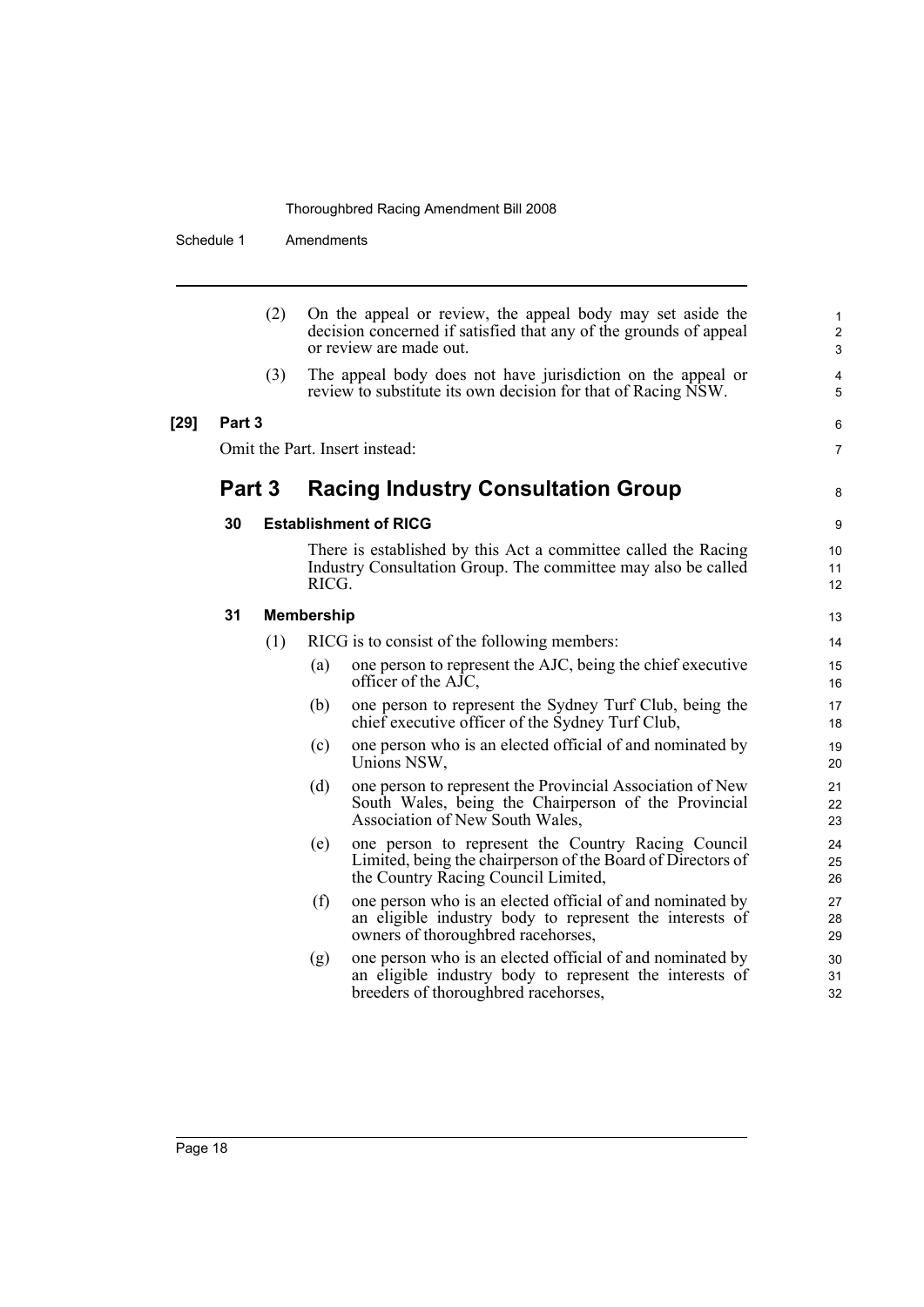Amendments Schedule 1

|    |     | (h) | one person who is an elected official of and nominated by<br>an eligible industry body to represent the interests of<br>licensed trainers,                                                                                                                                                                                                        | 1<br>$\overline{2}$<br>3         |
|----|-----|-----|---------------------------------------------------------------------------------------------------------------------------------------------------------------------------------------------------------------------------------------------------------------------------------------------------------------------------------------------------|----------------------------------|
|    |     | (i) | one person who is an elected official of and nominated by<br>an eligible industry body to represent the interests of<br>licensed jockeys and apprentice jockeys.                                                                                                                                                                                  | 4<br>5<br>6                      |
|    | (2) |     | The Minister is to determine from time to time the body that is the<br>eligible industry body for the purposes of subsection $(1)$ $(f)$ , $(g)$ ,<br>(h) or (i). The Minister is to consult with Racing NSW on<br>determinations made by the Minister under this subsection.                                                                     | $\overline{7}$<br>8<br>9<br>10   |
|    | (3) |     | A person may be appointed as an alternate of a member, to act as<br>that member during the absence or illness of, or during a vacancy<br>in the office of, the member.                                                                                                                                                                            | 11<br>12<br>13                   |
|    | (4) |     | An alternate is to be appointed by the body that the member<br>represents or (in the case of a member who is nominated by a<br>body) appointed by the nominating body.                                                                                                                                                                            | 14<br>15<br>16                   |
|    | (5) |     | An alternate, while acting as a member, is taken to be a member<br>and has and may exercise the functions of the member for whom<br>he or she is the alternate.                                                                                                                                                                                   | 17<br>18<br>19                   |
|    | (6) |     | If a body referred to in subsection (1) changes its name or ceases<br>to exist, the Minister may, by order published in the Gazette,<br>direct that a reference in this section to the body is to be read as a<br>reference to the body under its changed name or to a specified<br>body that appears to the Minister to be the body's successor. | 20<br>21<br>22<br>23<br>24       |
| 32 |     |     | <b>Eligibility for membership</b>                                                                                                                                                                                                                                                                                                                 | 25                               |
|    | (1) |     | A person is not eligible to be a member of RICG if the person:                                                                                                                                                                                                                                                                                    | 26                               |
|    |     | (a) | is a member of the Appointments Panel, or                                                                                                                                                                                                                                                                                                         | 27                               |
|    |     | (b) | is currently, or during the previous 10 years has been,<br>warned off, disqualified or named on the Forfeits List<br>under the Australian Rules of Racing, or                                                                                                                                                                                     | 28<br>29<br>30                   |
|    |     | (c) | during the previous 10 years has been convicted in New<br>South Wales of an offence that is punishable by<br>imprisonment for 12 months or more, or convicted<br>elsewhere than in New South Wales of an offence that, if<br>committed in New South Wales, would be an offence so<br>punishable, or                                               | 31<br>32<br>33<br>34<br>35<br>36 |
|    |     | (d) | is an undischarged bankrupt or is taking advantage of the<br>laws in force for the time being relating to bankruptcy, or                                                                                                                                                                                                                          | 37<br>38                         |
|    |     | (e) | is a mentally incapacitated person.                                                                                                                                                                                                                                                                                                               | 39                               |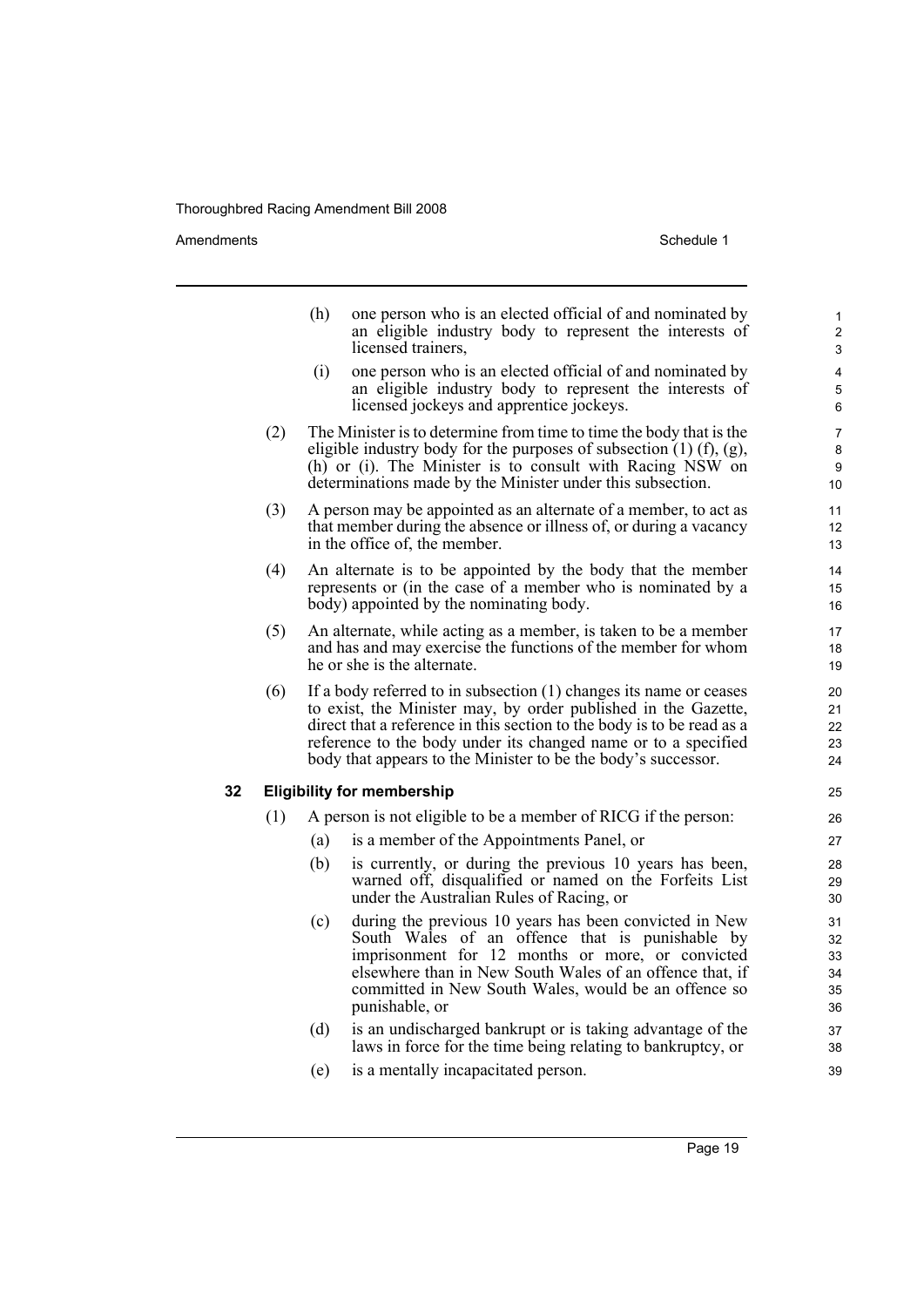Schedule 1 Amendments

| (2) | A person is not eligible to be appointed as a member of RICG |
|-----|--------------------------------------------------------------|
|     | unless the person has been the subject of a probity check by |
|     | Racing NSW.                                                  |

#### **33 Membership is honorary**

The members of RICG are honorary members and no remuneration is payable to them in respect of the duties they perform as members. The members are however entitled to be reimbursed by Racing NSW for reasonable expenses (such as for travel or accommodation) that they may incur in attending meetings of RICG.

#### **34 Functions of RICG**

- (1) RICG has the function of consulting with and making recommendations to Racing NSW on matters concerning horse racing in the State.
- (2) Recommendations made by RICG to Racing NSW are to be made in writing and tabled at the next meeting of Racing NSW or may be presented in person at that meeting by the Chairperson of RICG.
- (3) Racing NSW is to respond to RICG in writing in relation to any such recommendations within a reasonable time after they are received. If Racing NSW does not support a recommendation made by RICG the response by Racing NSW is to include its reasons for not supporting the recommendation.
- (4) The Chairperson of RICG is to provide a report on the work and activities of RICG for inclusion in the annual report of Racing NSW.

#### **35 Vacation of office**

- (1) The office of a member of RICG becomes vacant if the member:
	- (a) dies, or
	- (b) resigns the office by instrument in writing addressed to Racing NSW and RICG, or
	- (c) is absent from 2 consecutive meetings of RICG of which reasonable notice has been given to the member personally or in the ordinary course of post, except on leave granted by RICG or unless, before the expiration of 4 weeks after the last of those meetings, the member is excused by RICG for having been absent from those meetings, or
	- (d) becomes a person who is not eligible to be a member, or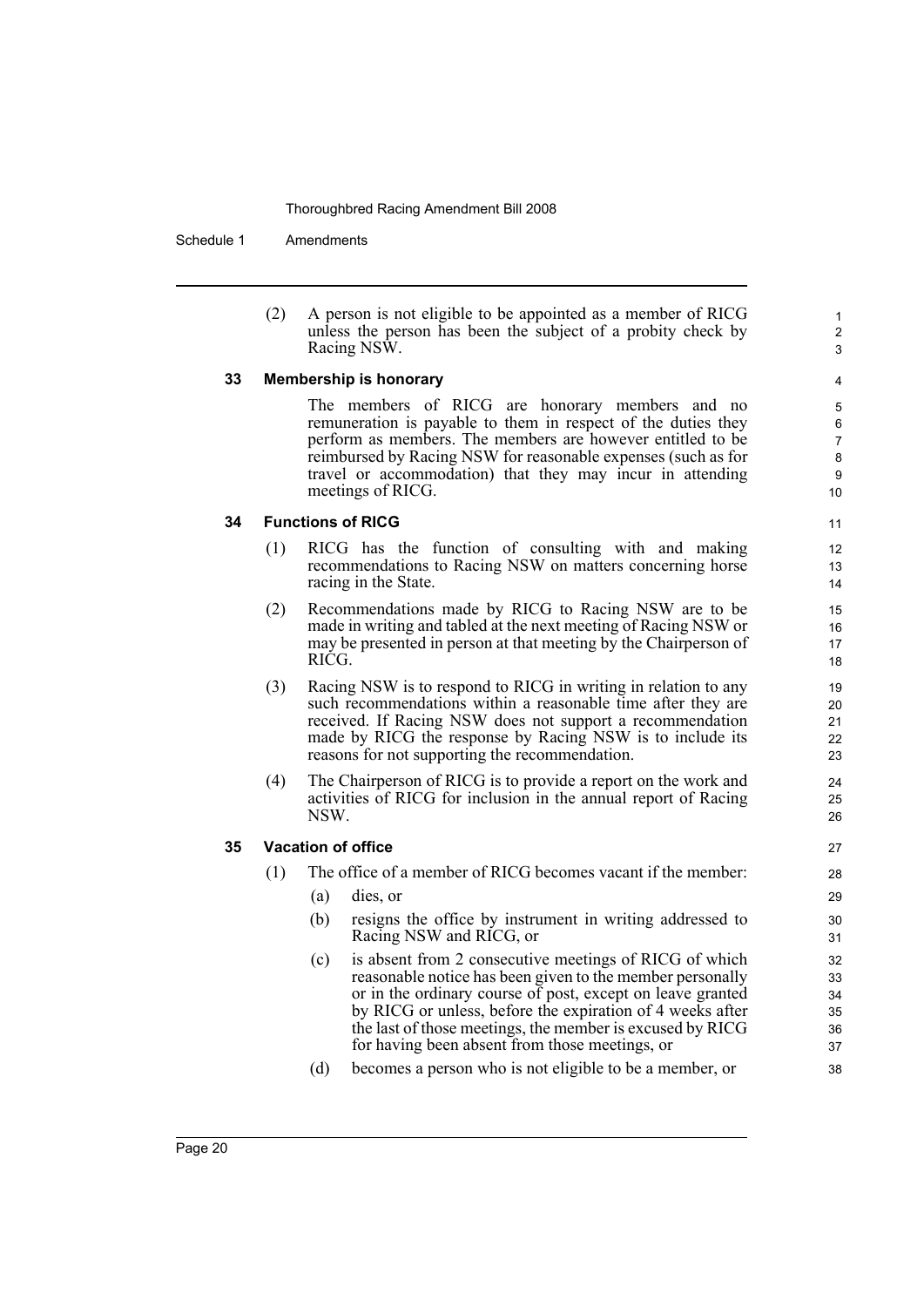|    |     | is a member on the nomination of a body and that<br>(e)<br>nomination is withdrawn by the body or the body ceases to<br>exist, or                                                                                               | $\mathbf{1}$<br>$\overline{2}$<br>3 |
|----|-----|---------------------------------------------------------------------------------------------------------------------------------------------------------------------------------------------------------------------------------|-------------------------------------|
|    |     | is removed from office under subsection (2).<br>(f)                                                                                                                                                                             | 4                                   |
|    | (2) | The Minister may, on the recommendation of RICG, remove a<br>member of RICG from office for incapacity, incompetence or<br>misbehaviour.                                                                                        | 5<br>6<br>$\overline{7}$            |
| 36 |     | <b>Chairperson and Deputy Chairperson of RICG</b>                                                                                                                                                                               | 8                                   |
|    | (1) | RICG is to elect a Chairperson from among its members. RICG<br>may also elect a Deputy Chairperson from among its members.<br>RICG may remove a person from office as Chairperson or<br>Deputy Chairperson of RICG at any time. | 9<br>10<br>11<br>12                 |
|    | (2) | A person ceases to hold office as Chairperson or Deputy<br>Chairperson if he or she:                                                                                                                                            | 13<br>14                            |
|    |     | resigns the office by instrument in writing addressed to<br>(a)<br>Racing NSW and RICG, or                                                                                                                                      | 15<br>16                            |
|    |     | is removed from that office by RICG, or<br>(b)                                                                                                                                                                                  | 17                                  |
|    |     | ceases to hold office as a member of RICG.<br>(c)                                                                                                                                                                               | 18                                  |
|    | (3) | To be elected or removed from office as Chairperson or Deputy<br>Chairperson requires a simple majority of the members present<br>and voting at a meeting of RICG at which a quorum is present.                                 | 19<br>20<br>21                      |
|    | (4) | The Chairperson or Deputy Chairperson does not cease to be a<br>member of RICG merely because he or she ceases to be<br>Chairperson or Deputy Chairperson.                                                                      | 22<br>23<br>24                      |
| 37 |     | <b>Member vacancies to be filled</b>                                                                                                                                                                                            | 25                                  |
|    |     | When the office of a member of RICG becomes vacant, a person<br>is to be nominated to fill the vacancy in the same way as the<br>person whose office has become vacant was nominated.                                           | 26<br>27<br>28                      |
| 38 |     | <b>Procedure</b>                                                                                                                                                                                                                | 29                                  |
|    | (1) | RICG may regulate its proceedings as it considers appropriate,<br>subject to this section.                                                                                                                                      | 30<br>31                            |
|    | (2) | The quorum for a meeting of RICG is a majority in number of the<br>members for the time being.                                                                                                                                  | 32<br>33                            |
|    | (3) | RICG must meet at least 12 times in each year unless RICG<br>otherwise determines.                                                                                                                                              | 34<br>35                            |
|    |     |                                                                                                                                                                                                                                 |                                     |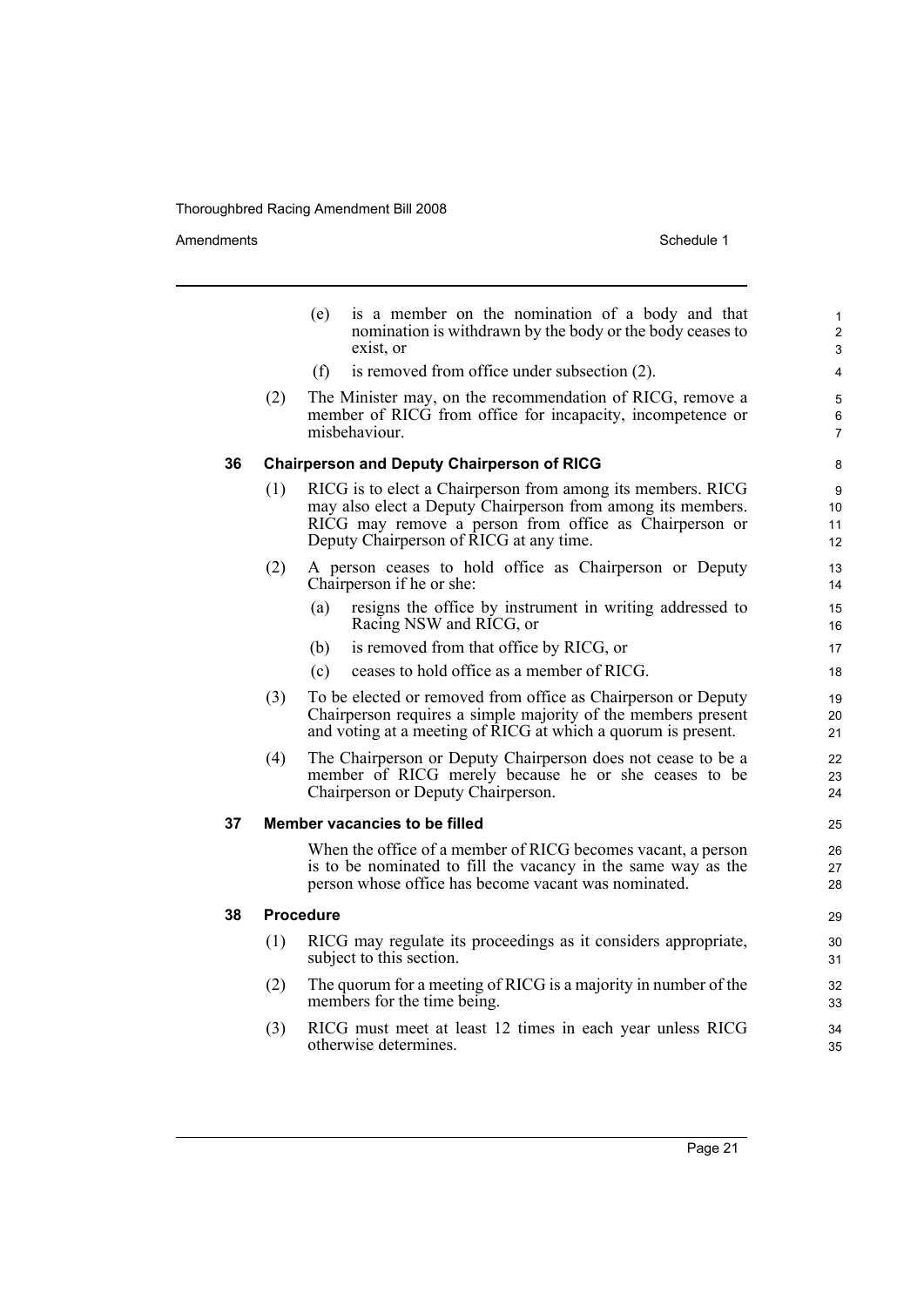Schedule 1 Amendments

|    | (4) | The Chairperson or, in the absence of the Chairperson, the<br>Deputy Chairperson is to preside at a meeting of RICG. If neither<br>the Chairperson nor Deputy Chairperson is present at a meeting,<br>the members present may elect one of their number to preside at<br>the meeting. The person presiding at a meeting has a deliberative<br>vote and, in the event of an equality of votes, has a second or<br>casting vote. |
|----|-----|--------------------------------------------------------------------------------------------------------------------------------------------------------------------------------------------------------------------------------------------------------------------------------------------------------------------------------------------------------------------------------------------------------------------------------|
|    | (5) | A decision supported by a majority of the votes cast at a meeting<br>of RICG at which a quorum is present is the decision of RICG.                                                                                                                                                                                                                                                                                             |
| 39 |     | <b>Meetings with Racing NSW</b>                                                                                                                                                                                                                                                                                                                                                                                                |
|    | (1) | In addition to any other meetings that RICG may hold, RICG<br>must hold a meeting not less than 12 times in each year with one<br>or more members of Racing NSW at least one of whom is the                                                                                                                                                                                                                                    |

- Chairperson or the Chief Executive of Racing NSW. (2) The number of meetings required by this section can be changed by agreement between Racing NSW and RICG.
- (3) The minutes of a meeting under this section are to be circulated among both the members of RICG and the members of Racing NSW.

#### **40 Administrative support**

Racing NSW is to provide such reasonable administrative support as may be required to enable RICG to exercise its functions.

## **41 Personal liability**

- (1) A matter or thing done or omitted to be done by RICG or a member of RICG or any person acting under the direction of RICG does not, if the matter or thing was done or omitted to be done in good faith for the purpose of executing this Act, subject the member or a person so acting personally to any action, liability, claim or demand.
- (2) If this section prevents liability attaching to a person, the liability attaches instead to Racing NSW.

#### **[30] Section 53 Review of Act**

Omit section 53 (2). Insert instead:

(2) A review under this section is to be undertaken as soon as possible after the period of 5 years from the date of assent to the *Thoroughbred Racing Amendment Act 2008*.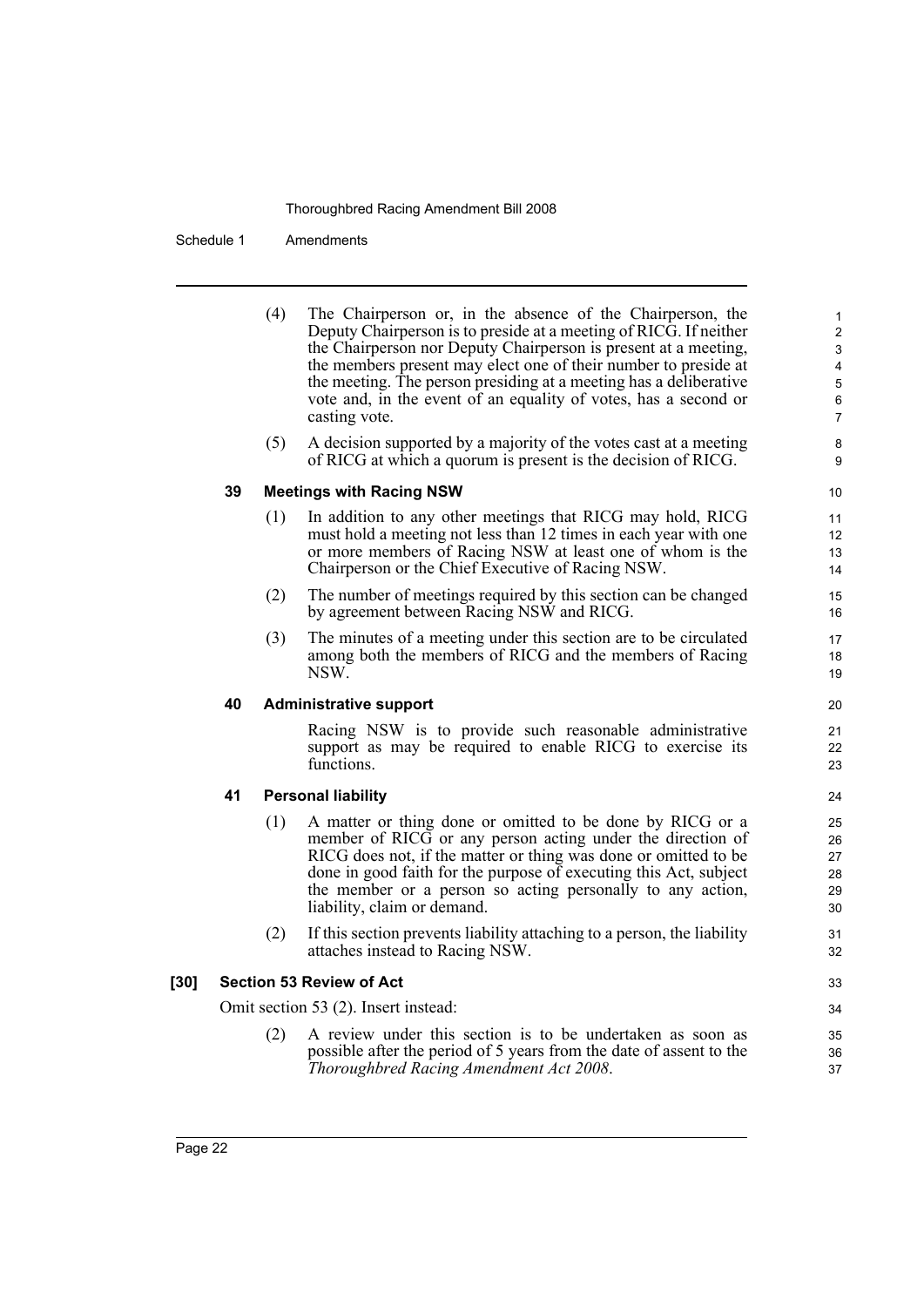| $[31]$ |        |     | <b>Schedule 1 Savings and transitional provisions</b>                                                                                                                                                                                                                                                                 | 1                                |
|--------|--------|-----|-----------------------------------------------------------------------------------------------------------------------------------------------------------------------------------------------------------------------------------------------------------------------------------------------------------------------|----------------------------------|
|        |        |     | Insert at the end of clause $3(1)$ :                                                                                                                                                                                                                                                                                  | $\overline{2}$                   |
|        |        |     | Thoroughbred Racing Amendment Act 2008                                                                                                                                                                                                                                                                                | 3                                |
| $[32]$ |        |     | Schedule 1, Part 9                                                                                                                                                                                                                                                                                                    | 4                                |
|        |        |     | Insert after Part 8 of Schedule 1:                                                                                                                                                                                                                                                                                    | 5                                |
|        | Part 9 |     | Provisions consequent on enactment of<br><b>Thoroughbred Racing Amendment Act</b><br>2008                                                                                                                                                                                                                             | 6<br>$\overline{7}$<br>8         |
|        | 35     |     | <b>Definition</b>                                                                                                                                                                                                                                                                                                     | 9                                |
|        |        |     | In this Part:                                                                                                                                                                                                                                                                                                         | 10                               |
|        |        |     | 2008<br>the<br>Thoroughbred Racing<br><i>amending Act</i> means<br>Amendment Act 2008.                                                                                                                                                                                                                                | 11<br>12                         |
|        | 36     |     | Transitional arrangements for appointment of new membership of<br><b>Racing NSW</b>                                                                                                                                                                                                                                   | 13<br>14                         |
|        |        | (1) | For the purpose of facilitating the appointment of the members of<br>Racing NSW in accordance with section 6 as substituted by the<br>2008 amending Act (referred to in this clause as the new<br><i>members of Racing NSW</i> ) with effect from the commencement<br>of that section:                                | 15<br>16<br>17<br>18<br>19       |
|        |        |     | (a)<br>the Appointments Panel provided for by section 7 (as<br>substituted by the 2008 amending Act) may be convened,<br>and any function of the Appointments Panel may be<br>exercised, before that commencement as if the whole of<br>the 2008 amending Act had commenced on the date of<br>assent to that Act, and | 20<br>21<br>22<br>23<br>24<br>25 |
|        |        |     | the level of scrutiny for the probity check of persons to be<br>(b)<br>nominated for appointment as new members of Racing<br>NSW is to be as determined by the Minister in consultation<br>with Racing NSW, and                                                                                                       | 26<br>27<br>28<br>29             |
|        |        |     | the Minister may, pursuant to a nomination made by the<br>(c)<br>Appointments Panel before that commencement, appoint<br>the new members of Racing NSW before that<br>commencement, with the appointments to take effect on<br>that commencement.                                                                     | 30<br>31<br>32<br>33<br>34       |
|        |        | (2) | As soon as practicable after the commencement of this clause, the<br>Minister is to convene the Appointments Panel for the purpose of                                                                                                                                                                                 | 35<br>36                         |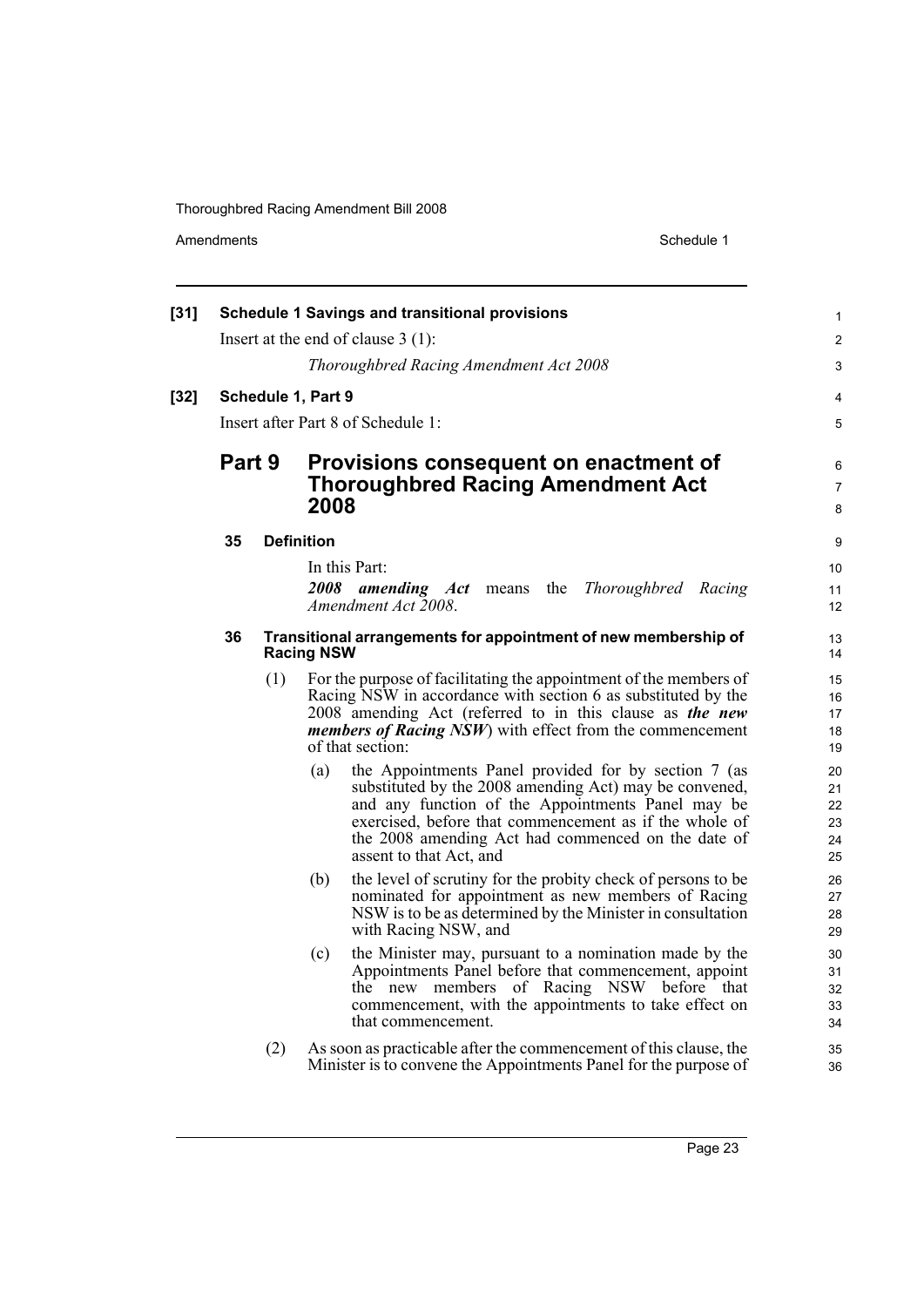#### Schedule 1 Amendments

nominating persons for appointment as the new members of Racing NSW as provided by this clause.

- (3) Any period of office as a voting member of Racing NSW before the substitution of section 6 by the 2008 amending Act counts as a period of office as an appointed member of Racing NSW for the purposes of section 6 (4) (which provides that a person is not eligible to hold office as an appointed member of Racing NSW for more than 8 years in total).
- (4) Despite subclause (3) and section 6 (4), a person holding office as a member of Racing NSW on the commencement of this clause can (if otherwise eligible) be appointed as a new member of Racing NSW for a period of up to 4 years. This subclause does not limit the operation of section 6 (4) in relation to any subsequent appointment of the person as a member of Racing NSW.

#### **37 Transitional arrangements for appointment of membership of RICG**

- (1) For the purpose of facilitating the appointment of the members of RICG in accordance with Part  $3$  (as substituted by the 2008 amending Act) with effect from the commencement of that Part, determinations and nominations may be made under and for the purposes of section 31 (as substituted by the 2008 amending Act), before that commencement as if the whole of the 2008 amending Act had commenced on the date of assent to that Act.
- (2) As soon as practicable after the commencement of this clause, the Minister is to call for nominations for the purpose of nominating persons for appointment as members of RICG as provided by this clause.

#### **38 Former members of Racing NSW**

- (1) On the commencement of section 6 (as substituted by the 2008 amending Act) the persons holding office as members of Racing NSW immediately before that commencement cease to hold office as members.
- (2) A person who ceases to hold office pursuant to this clause is not entitled to compensation because of that loss of office.
- (3) Neither this clause nor the substitution of section 6 by the 2008 amending Act affects:
	- (a) the continuity of existence of Racing NSW as a body corporate established by this Act, or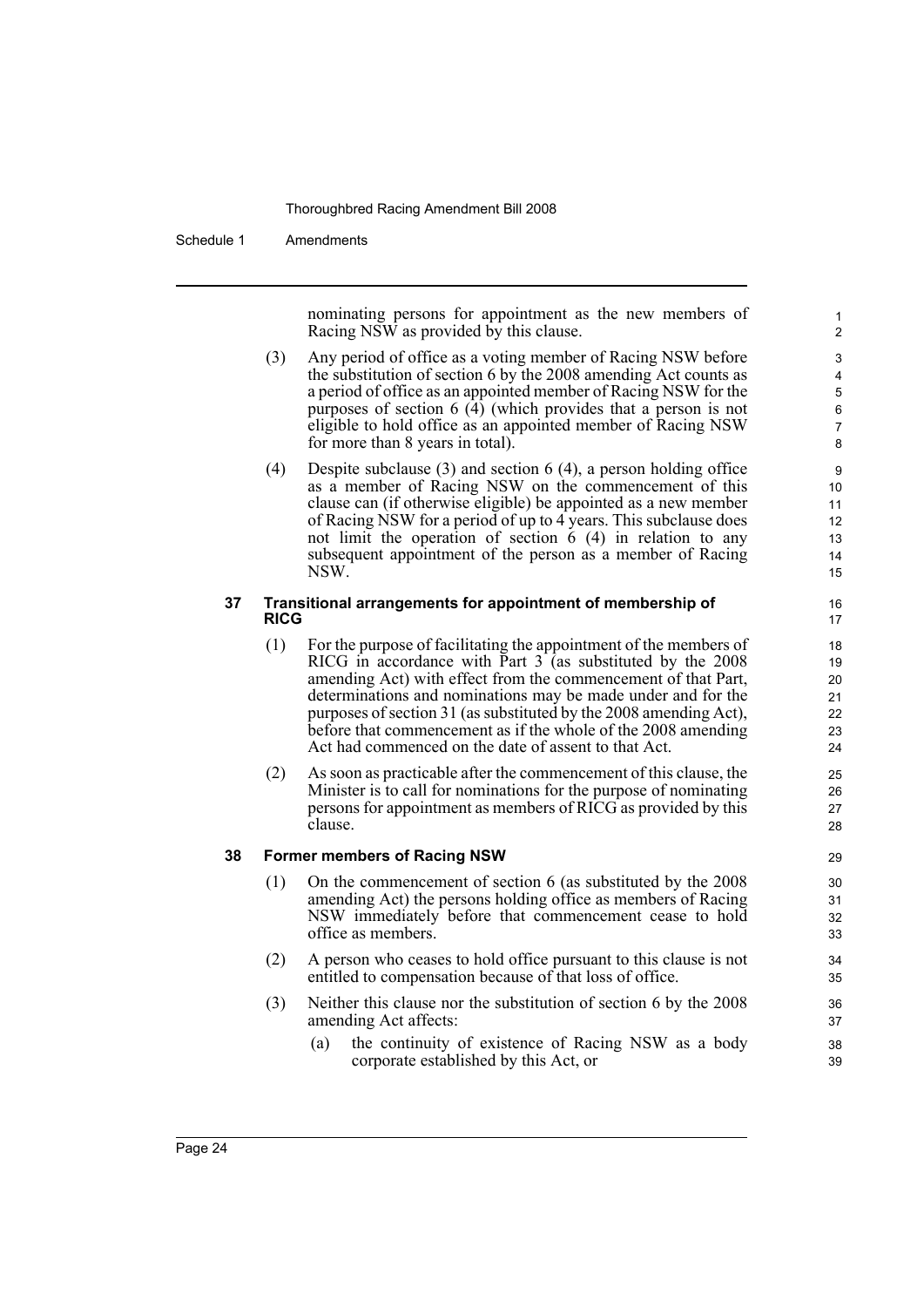Amendments Schedule 1

|    |     | (b) | the continuity of operation of any decision made or other<br>action taken by the members of Racing NSW before<br>ceasing to hold office under this clause, or                                                                                                                                                                                                                                                                  | $\mathbf{1}$<br>$\overline{c}$<br>3    |
|----|-----|-----|--------------------------------------------------------------------------------------------------------------------------------------------------------------------------------------------------------------------------------------------------------------------------------------------------------------------------------------------------------------------------------------------------------------------------------|----------------------------------------|
|    |     | (c) | the continuity of employment of the Chief Executive and<br>other members of staff of Racing NSW.                                                                                                                                                                                                                                                                                                                               | $\overline{\mathbf{4}}$<br>5           |
| 39 |     |     | <b>Dissolution of RIPAC</b>                                                                                                                                                                                                                                                                                                                                                                                                    | 6                                      |
|    | (1) |     | On the commencement of Part 3 (as substituted by the 2008)<br>amending Act):                                                                                                                                                                                                                                                                                                                                                   | $\overline{7}$<br>8                    |
|    |     | (a) | the Racing Industry Participants Advisory Committee is<br>dissolved, and                                                                                                                                                                                                                                                                                                                                                       | 9<br>10                                |
|    |     | (b) | the persons holding office as members of that committee<br>cease to hold office as members.                                                                                                                                                                                                                                                                                                                                    | 11<br>12                               |
|    | (2) |     | A person who ceases to hold office pursuant to this clause is not<br>entitled to compensation because of that loss of office.                                                                                                                                                                                                                                                                                                  | 13<br>14                               |
| 40 |     |     | Distribution of profits to Consolidated Fund                                                                                                                                                                                                                                                                                                                                                                                   | 15                                     |
|    |     |     | Any profits of Racing NSW not distributed to the Consolidated<br>Fund in compliance with section 28 before the repeal of that<br>section by the 2008 amending Act are not required to be<br>distributed to the Consolidated Fund.                                                                                                                                                                                              | 16<br>17<br>18<br>19                   |
| 41 |     |     | Functions of members during caretaker period                                                                                                                                                                                                                                                                                                                                                                                   | 20                                     |
|    | (1) |     | On and from the date of introduction into Parliament of the Bill<br>for the 2008 amending Act, the members of Racing NSW who<br>hold office before the substitution of section 6 by that Act are<br>entitled to exercise their functions in a manner that is consistent<br>with any convention or practice as to the exercise of functions by<br>members of a body pending the appointment of a new<br>membership of the body. | 21<br>22<br>23<br>24<br>25<br>26<br>27 |
|    | (2) |     | This clause is taken to have operated from that date of<br>introduction.                                                                                                                                                                                                                                                                                                                                                       | 28<br>29                               |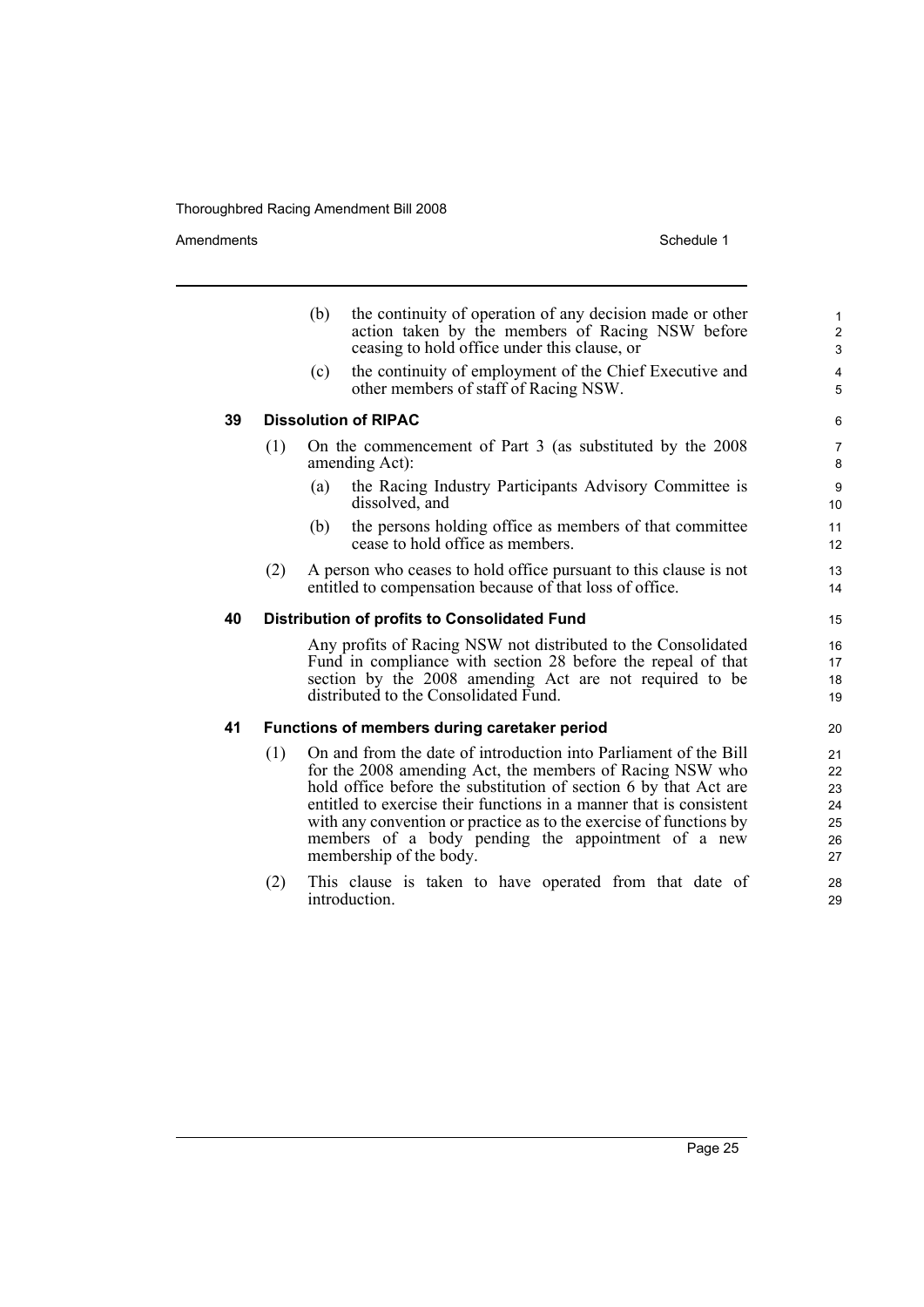Schedule 1 Amendments

| $[33]$ | <b>Schedule 2</b> |                          |                                                                                                                                                                  | $\mathbf{1}$         |  |  |  |  |
|--------|-------------------|--------------------------|------------------------------------------------------------------------------------------------------------------------------------------------------------------|----------------------|--|--|--|--|
|        |                   | Insert after Schedule 1: |                                                                                                                                                                  |                      |  |  |  |  |
|        | <b>Schedule 2</b> |                          | Provisions relating to members and<br>procedure of Appointments Panel                                                                                            |                      |  |  |  |  |
|        |                   |                          | (Section 7)                                                                                                                                                      | 5                    |  |  |  |  |
|        | 1                 |                          | <b>Membership of Appointments Panel</b>                                                                                                                          | 6                    |  |  |  |  |
|        | (1)               |                          | The Appointments Panel is to consist of the following members<br>(who are to be appointed as members by the Minister):                                           | $\overline{7}$<br>8  |  |  |  |  |
|        |                   | (a)                      | one person of the Minister's own choosing, who is to act<br>as Probity Adviser to the Panel,                                                                     | 9<br>10 <sup>°</sup> |  |  |  |  |
|        |                   | (b)                      | one person who is an elected official of and nominated by<br>the AJC,                                                                                            | 11<br>12             |  |  |  |  |
|        |                   | (c)                      | one person who is an elected official of and nominated by<br>the Sydney Turf Club,                                                                               | 13<br>14             |  |  |  |  |
|        |                   | (d)                      | one person who is an elected official of and nominated by<br>Unions NSW,                                                                                         | 15<br>16             |  |  |  |  |
|        |                   | (e)                      | one person who is an elected official of and nominated by<br>the Provincial Association of New South Wales,                                                      | 17<br>18             |  |  |  |  |
|        |                   | (f)                      | one person who is an elected official of and nominated by<br>Country Racing Council Limited,                                                                     | 19<br>20             |  |  |  |  |
|        |                   | (g)                      | one person who is an elected official of and nominated by<br>an eligible industry body to represent the interests of<br>owners of thoroughbred racehorses,       | 21<br>22<br>23       |  |  |  |  |
|        |                   | (h)                      | one person who is an elected official of and nominated by<br>an eligible industry body to represent the interests of<br>breeders of thoroughbred racehorses,     | 24<br>25<br>26       |  |  |  |  |
|        |                   | (i)                      | one person who is an elected official of and nominated by<br>an eligible industry body to represent the interests of<br>licensed trainers,                       | 27<br>28<br>29       |  |  |  |  |
|        |                   | (j)                      | one person who is an elected official of and nominated by<br>an eligible industry body to represent the interests of<br>licensed jockeys and apprentice jockeys. | 30<br>31<br>32       |  |  |  |  |
|        | (2)               |                          | The member appointed to act as Probity Adviser to the<br>Appointments Panel does not have a vote at meetings of the<br>Appointments Panel.                       | 33<br>34<br>35       |  |  |  |  |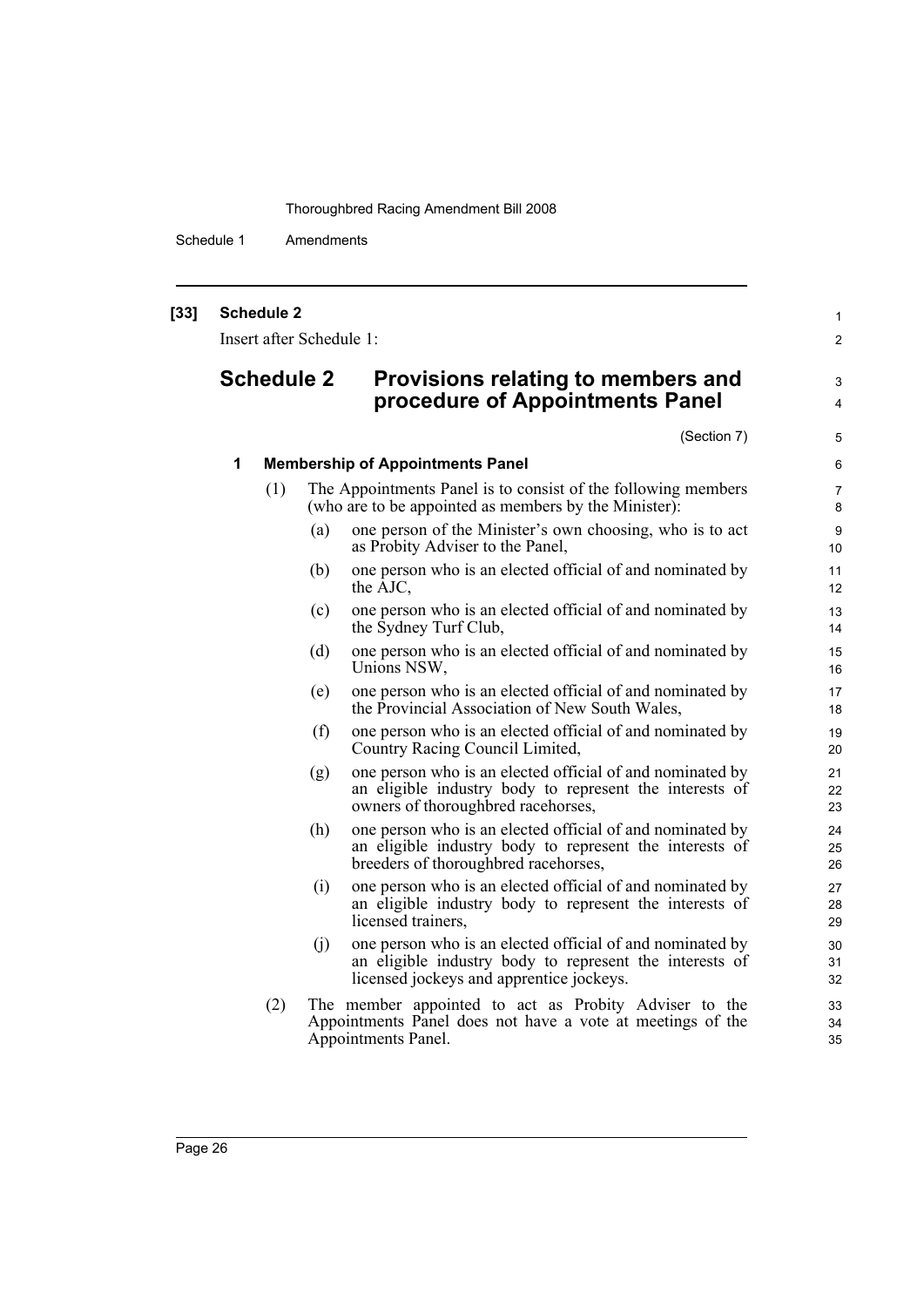Amendments **Amendments** Schedule 1

- (3) The Minister is to determine from time to time the body that is the eligible industry body for the purposes of subclause  $(1)$  (g), (h), (i) or (j). The Minister is to consult with Racing NSW on determinations made by the Minister under this subclause.
- (4) The Minister may give directions as to the manner in which and the time within which nominations are to be made for the purposes of the appointment of members of an Appointments Panel.
- (5) If a body fails to make a nomination for the appointment of a person as a member of an Appointments Panel in the manner and within the time directed by the Minister, the appointment is not to be made and the Appointments Panel is nevertheless properly constituted.
- (6) If a body required to make a nomination changes its name or ceases to exist, the Minister may permit the functions of the body under this clause to be exercised by the body under its changed name or by a body that appears to the Minister to be the body's successor.
- (7) In this clause:

*elected official* of a body means a person who holds an office in the body, or in the governing body of the body, to which the person has been elected.

#### **2 Eligibility for membership of Panel**

- (1) A person is not eligible to be a member of the Appointments Panel if the person:
	- (a) is a member of RICG, or
	- (b) is currently, or during the previous 10 years has been, warned off, disqualified or named on the Forfeits List under the Australian Rules of Racing, or
	- (c) during the previous 10 years has been convicted in New South Wales of an offence that is punishable by imprisonment for 12 months or more, or convicted elsewhere than in New South Wales of an offence that, if committed in New South Wales, would be an offence so punishable, or
	- (d) is an undischarged bankrupt or is taking advantage of the laws in force for the time being relating to bankruptcy, or
	- (e) is a mentally incapacitated person.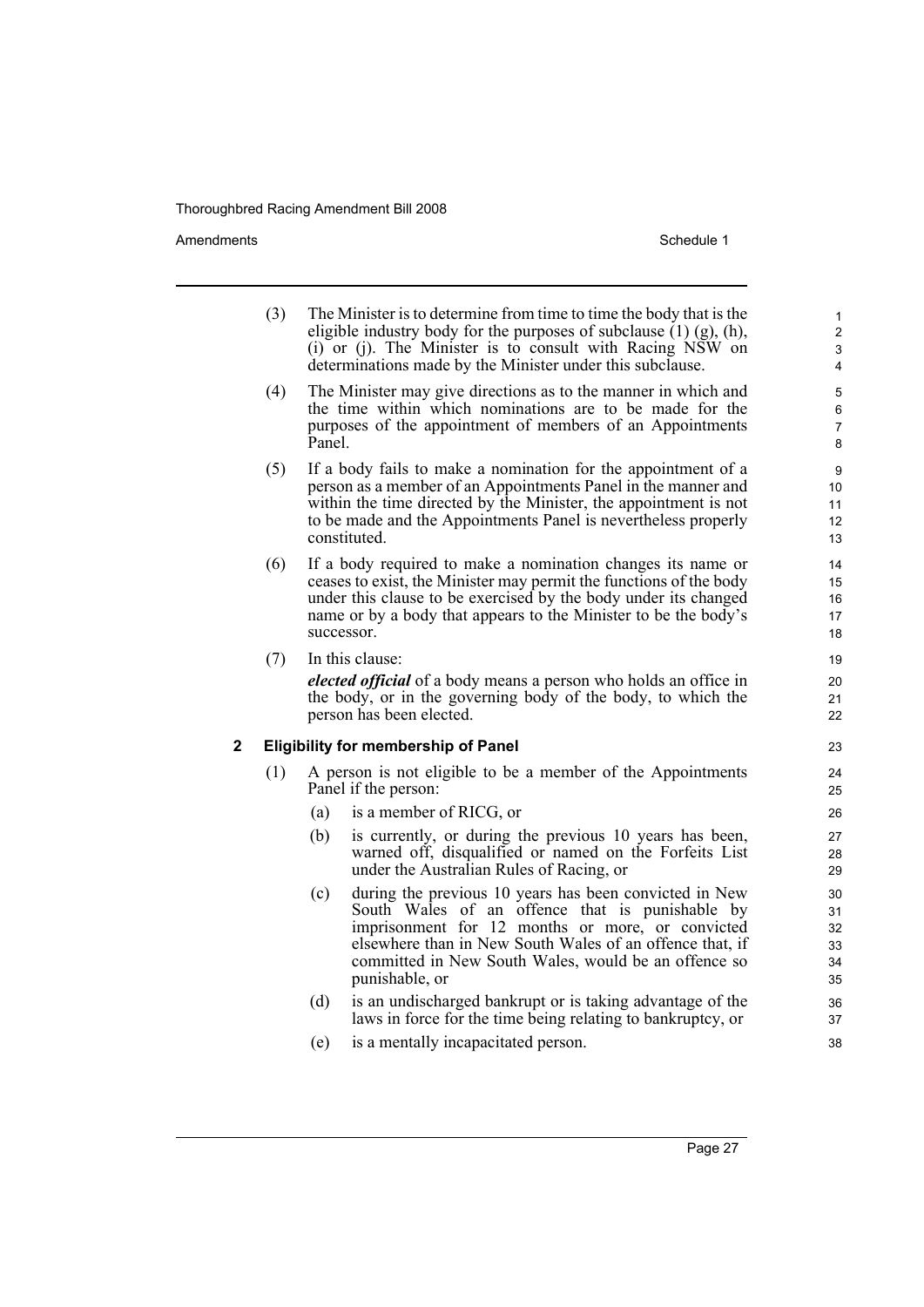Schedule 1 Amendments

|   | (2) | A person is not eligible to be appointed as a member of the<br>Appointments Panel unless the person has been the subject of a<br>probity check by Racing NSW.                                                                                                                                                                                                                                           | $\mathbf{1}$<br>$\overline{2}$<br>3    |
|---|-----|---------------------------------------------------------------------------------------------------------------------------------------------------------------------------------------------------------------------------------------------------------------------------------------------------------------------------------------------------------------------------------------------------------|----------------------------------------|
| 3 |     | Period for which Appointments Panel is convened                                                                                                                                                                                                                                                                                                                                                         | 4                                      |
|   |     | The Appointments Panel is to be convened for such period as<br>may be necessary for the Panel to make the nominations for<br>which it was convened.                                                                                                                                                                                                                                                     | 5<br>6<br>$\overline{7}$               |
| 4 |     | <b>Conditions of office</b>                                                                                                                                                                                                                                                                                                                                                                             | 8                                      |
|   | (1) | The conditions on which a member of the Appointments Panel<br>holds office are to be as determined by the Minister.                                                                                                                                                                                                                                                                                     | 9<br>10                                |
|   | (2) | The members of the Appointments Panel other than the Probity<br>Adviser are honorary members and no remuneration is payable to<br>them in respect of the duties they perform as members. The<br>members are however entitled to be reimbursed by Racing NSW<br>for reasonable expenses (such as for travel or accommodation)<br>that they may incur in attending meetings of the Appointments<br>Panel. | 11<br>12<br>13<br>14<br>15<br>16<br>17 |
|   | (3) | The Probity Adviser is entitled to be paid remuneration as<br>determined by the Minister.                                                                                                                                                                                                                                                                                                               | 18<br>19                               |
| 5 |     | <b>Chairperson of Panel</b>                                                                                                                                                                                                                                                                                                                                                                             | 20                                     |
|   | (1) | The Appointments Panel is to elect a Chairperson from among its<br>members.                                                                                                                                                                                                                                                                                                                             | 21<br>22                               |
|   | (2) | The Appointments Panel may remove a person from office as<br>Chairperson of the Panel at any time.                                                                                                                                                                                                                                                                                                      | 23<br>24                               |
|   | (3) | A person ceases to hold office as Chairperson if the person:                                                                                                                                                                                                                                                                                                                                            | 25                                     |
|   |     | resigns the office by instrument in writing addressed to the<br>(a)<br>Minister and the Appointments Panel, or                                                                                                                                                                                                                                                                                          | 26<br>27                               |
|   |     | (b)<br>is removed from that office by the Appointments Panel, or                                                                                                                                                                                                                                                                                                                                        | 28                                     |
|   |     | ceases to hold office as a member of the Appointments<br>(c)<br>Panel.                                                                                                                                                                                                                                                                                                                                  | 29<br>30                               |
|   | (4) | To be elected or removed from office as Chairperson requires a<br>simple majority of the members present and voting at a meeting<br>of the Appointments Panel at which a quorum is present.                                                                                                                                                                                                             | 31<br>32<br>33                         |
|   | (5) | The Chairperson does not cease to be a member of the<br>Appointments Panel merely because he or she ceases to be                                                                                                                                                                                                                                                                                        | 34<br>35                               |

36

Chairperson.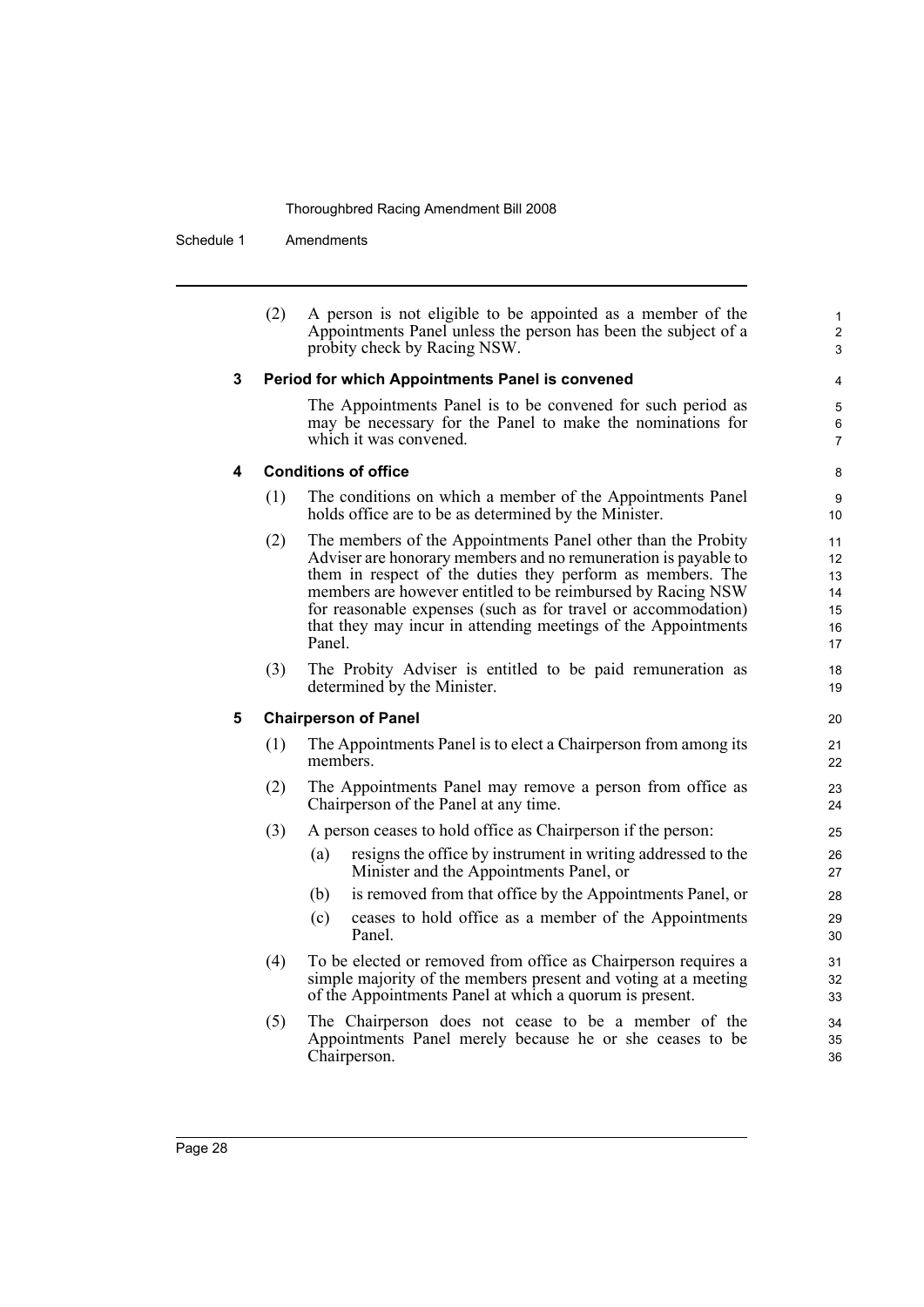| 6 |     | <b>Casual vacancies</b>                                                                                                                                                                                                                                                                                                                                      | 1                                          |
|---|-----|--------------------------------------------------------------------------------------------------------------------------------------------------------------------------------------------------------------------------------------------------------------------------------------------------------------------------------------------------------------|--------------------------------------------|
|   | (1) | A member of the Appointments Panel vacates office if the<br>member:                                                                                                                                                                                                                                                                                          | $\overline{c}$<br>3                        |
|   |     | (a)<br>dies, or                                                                                                                                                                                                                                                                                                                                              | 4                                          |
|   |     | (b)<br>resigns the office by instrument in writing addressed to the<br>Minister and the Panel, or                                                                                                                                                                                                                                                            | 5<br>6                                     |
|   |     | is absent from 2 consecutive meetings of the Panel of<br>(c)<br>which reasonable notice has been given to the member<br>personally or by post, except on leave granted by the Panel<br>or unless, before the expiration of 4 weeks after the last of<br>those meetings, the member is excused by the Panel for<br>having been absent from those meetings, or | $\overline{7}$<br>8<br>9<br>10<br>11<br>12 |
|   |     | becomes bankrupt, applies to take the benefit of any law<br>(d)<br>for the relief of bankrupt or insolvent debtors, compounds<br>with his or her creditors or makes an assignment of his or<br>her remuneration for their benefit, or                                                                                                                        | 13<br>14<br>15<br>16                       |
|   |     | becomes a mentally incapacitated person, or<br>(e)                                                                                                                                                                                                                                                                                                           | 17                                         |
|   |     | is convicted in New South Wales of an offence that is<br>(f)<br>punishable by imprisonment for 12 months or upwards or<br>is convicted elsewhere than in New South Wales of an<br>offence that if committed in New South Wales would be an<br>offence so punishable, or                                                                                      | 18<br>19<br>20<br>21<br>22                 |
|   |     | becomes a person who is not eligible to be a member, or<br>(g)                                                                                                                                                                                                                                                                                               | 23                                         |
|   |     | (h)<br>is a member on the nomination of a body and that<br>nomination is withdrawn by the body or the body ceases to<br>exist, or                                                                                                                                                                                                                            | 24<br>25<br>26                             |
|   |     | is removed from office by the<br>Minister<br>(i)<br>under<br>subclause $(2)$ .                                                                                                                                                                                                                                                                               | 27<br>28                                   |
|   | (2) | The Minister may, on the recommendation of the Appointments<br>Panel, remove a member of the Panel from office for incapacity,<br>incompetence or misbehaviour.                                                                                                                                                                                              | 29<br>30<br>31                             |
| 7 |     | Filling of vacancy in office of member                                                                                                                                                                                                                                                                                                                       | 32                                         |
|   |     | When the office of a member of the Appointments Panel<br>becomes vacant, a person is to be appointed to fill the vacancy in<br>the same way (and on the same nomination) as the person whose<br>office has become vacant was appointed.                                                                                                                      | 33<br>34<br>35<br>36                       |